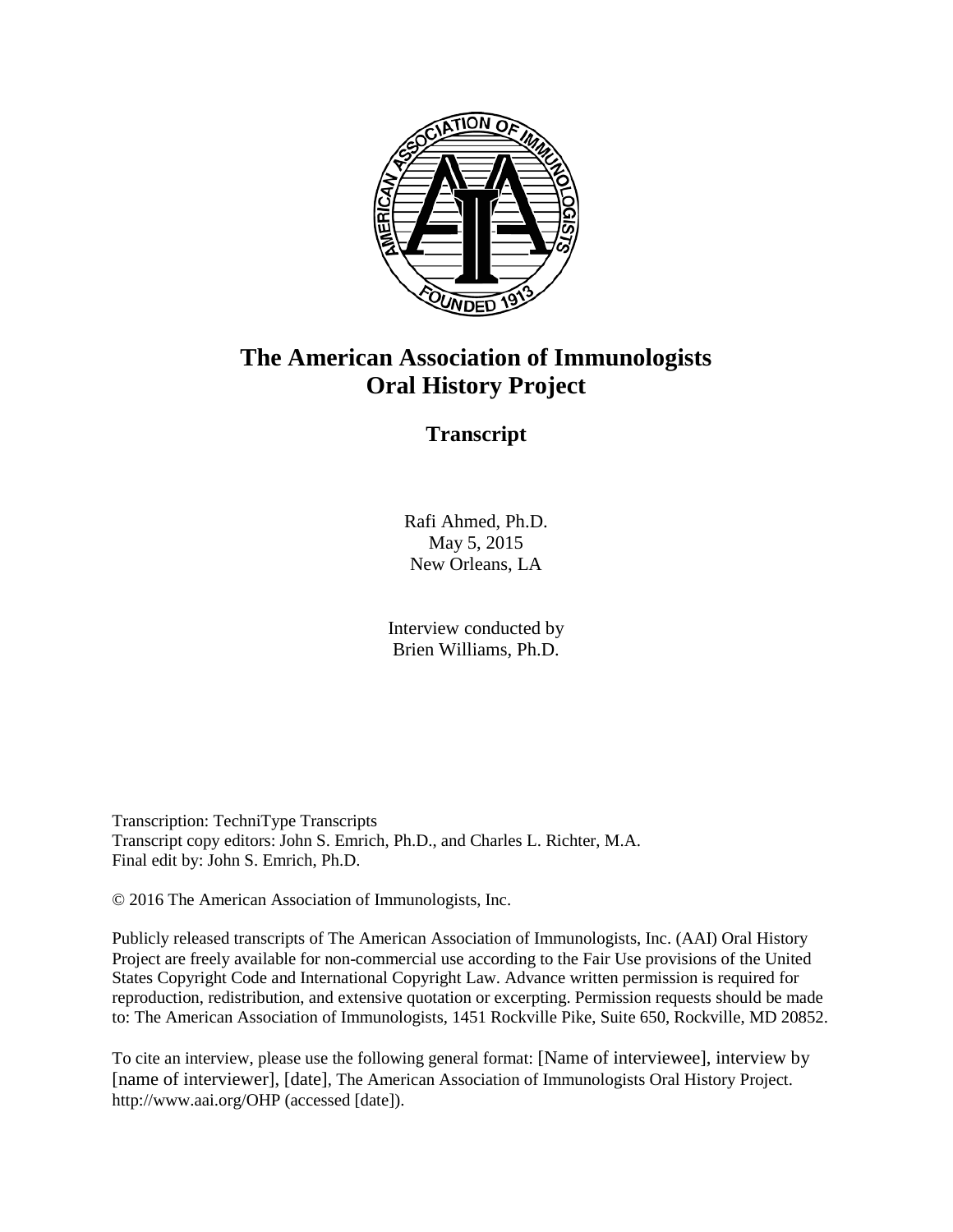| Williams:        | This is an interview with Dr. Rafi Ahmed for the American Association of<br>Immunologists (AAI) Oral History Project. Dr. Ahmed is Director of the Emory<br>Vaccine Center at Emory University. He is also the Charles Howard Candler<br>Professor of Microbiology and Immunology at Emory, and Georgia Research<br>Alliance Eminent Scholar in Vaccine Research, and professor of microbiology<br>and immunology at Emory at the School of Medicine. He was awarded the AAI<br>Excellence in Mentoring Award in 2015. We are at the IMMUNOLOGY 2015TM<br>in New Orleans, Louisiana. Today is Monday, May 11 <sup>th</sup> , and I am Brien<br>Williams. |
|------------------|----------------------------------------------------------------------------------------------------------------------------------------------------------------------------------------------------------------------------------------------------------------------------------------------------------------------------------------------------------------------------------------------------------------------------------------------------------------------------------------------------------------------------------------------------------------------------------------------------------------------------------------------------------|
|                  | Thank you very much for dropping by.                                                                                                                                                                                                                                                                                                                                                                                                                                                                                                                                                                                                                     |
| Ahmed:           | Thank you. My pleasure.                                                                                                                                                                                                                                                                                                                                                                                                                                                                                                                                                                                                                                  |
| Williams:        | Let's start out by you talking about your family background, where you grew up<br>and so forth.                                                                                                                                                                                                                                                                                                                                                                                                                                                                                                                                                          |
| Ahmed:           | Yes. I was born in India in a city called Hyderabad. It's in south central India.<br>It's a wonderful, wonderful city.                                                                                                                                                                                                                                                                                                                                                                                                                                                                                                                                   |
| <b>Williams:</b> | How so?                                                                                                                                                                                                                                                                                                                                                                                                                                                                                                                                                                                                                                                  |
| Ahmed:           | Great cultural history, a city that promoted pluralism and tolerance of different<br>groups of people, very well known for its hospitality, its cuisine. Wonderful city.                                                                                                                                                                                                                                                                                                                                                                                                                                                                                 |
|                  | My father worked for the state government. My mother was a very active social<br>worker. I'm an only child of my parents. I went to school in Hyderabad, did my<br>high school over there and then I did my college also in Hyderabad. I went to<br>Osmania University in Hyderabad and got a bachelor's degree in chemistry.                                                                                                                                                                                                                                                                                                                            |
| Williams:        | At what point did you begin thinking about a lifetime of science?                                                                                                                                                                                                                                                                                                                                                                                                                                                                                                                                                                                        |
| Ahmed:           | I'm not sure. I don't think I—there wasn't any eureka moment or thing, "This<br>is—now I have to be a scientist." There never really was. After I did my<br>undergraduate education, I wanted to come to the U.S. for my graduate education,<br>and I picked the general area of science, general area of biology, and even<br>though-                                                                                                                                                                                                                                                                                                                   |
| Williams:        | What led you to chemistry to begin with?                                                                                                                                                                                                                                                                                                                                                                                                                                                                                                                                                                                                                 |
| Ahmed:           | Oh, there, actually, we didn't have—I should say that my major was actually<br>chemistry and biology both. At that time really there were not that many tracks in<br>the Indian education system at that time. If you're getting an undergraduate<br>degree in science, you either kind of became a physics and math major, with<br>chemistry being common for both, or you became biology, botany, zoology, and<br>chemistry. So I was basically more in the biology chemistry track.                                                                                                                                                                   |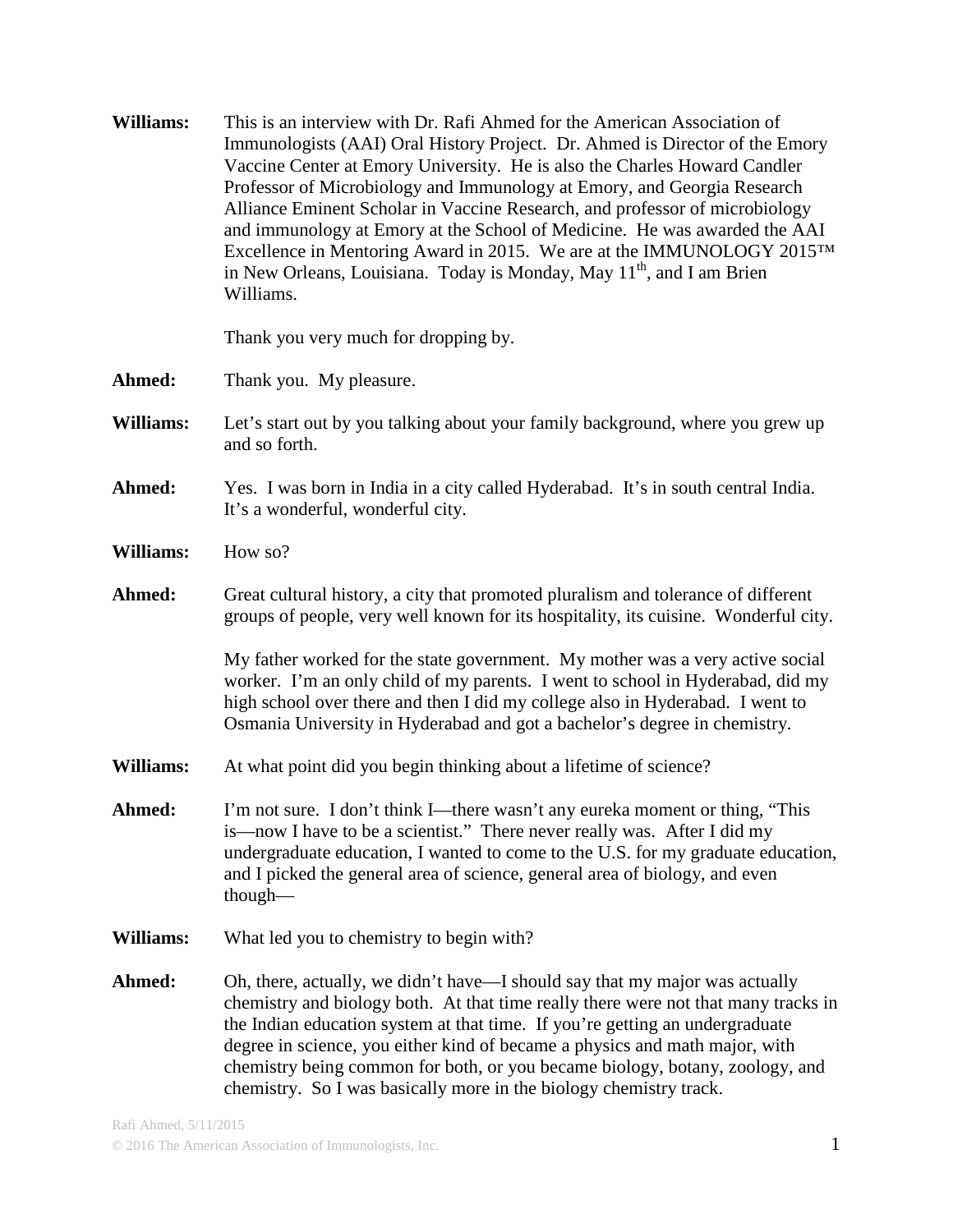Then I wanted to do graduate work in microbiology area without any real reason why I should be doing microbiology as opposed to something else. But then as I started doing graduate work, I realized it's something I really enjoyed, and I think not so much by real rational process that I came to the decision. I think it was more it just kind of happened. But I think I ended up picking the right career for myself. [laughs] **Williams:** That's fortunate, isn't it, because a lot of people don't. **Ahmed:** Yes, I think I found the right niche, but without any real rational thinking going into it, yes. **Williams:** Did you do any graduate work in India or was that— Ahmed: No. Williams: So talk about the process of getting to the States. **Ahmed:** Yes. Actually, there I came to the United States in 1970, so I've been here now almost forty-five years, and it's been a wonderful journey. Actually, I ended up in a place where very few people first go to, which is I went to Idaho from India, ended up in a small town in southeastern Idaho—Pocatello, Idaho. I did a second undergraduate there because the graduate degree I had from India was not equivalent of a four-year degree that you get in the U.S., and I was changing, I wanted to go into microbiology, so I took some additional courses. I then got a second undergraduate degree in microbiology at Idaho State University. It was wonderful. It was, in some ways, my formative years, I think, were spent in Pocatello, Idaho. [laughs] **Williams:** What were the reasons that you chose Pocatello? Ahmed: Again, no conscious reason. I applied to several places, I got in several places, but this was, I think, the most affordable one, it was probably, and I didn't know at that time the real difference between Idaho and Iowa. I was coming to America. It didn't matter. [laughs] I knew it wasn't California or New York, but, for me, the rest of America was a little bit fuzzy what was in the middle, middle or northwest. But, again, I think I lucked out. It was a good experience. I learned the U.S. system of education, and I just loved it. I realized that this was certainly the way study should be done. **Williams:** And as a foreigner, you felt welcomed in Pocatello?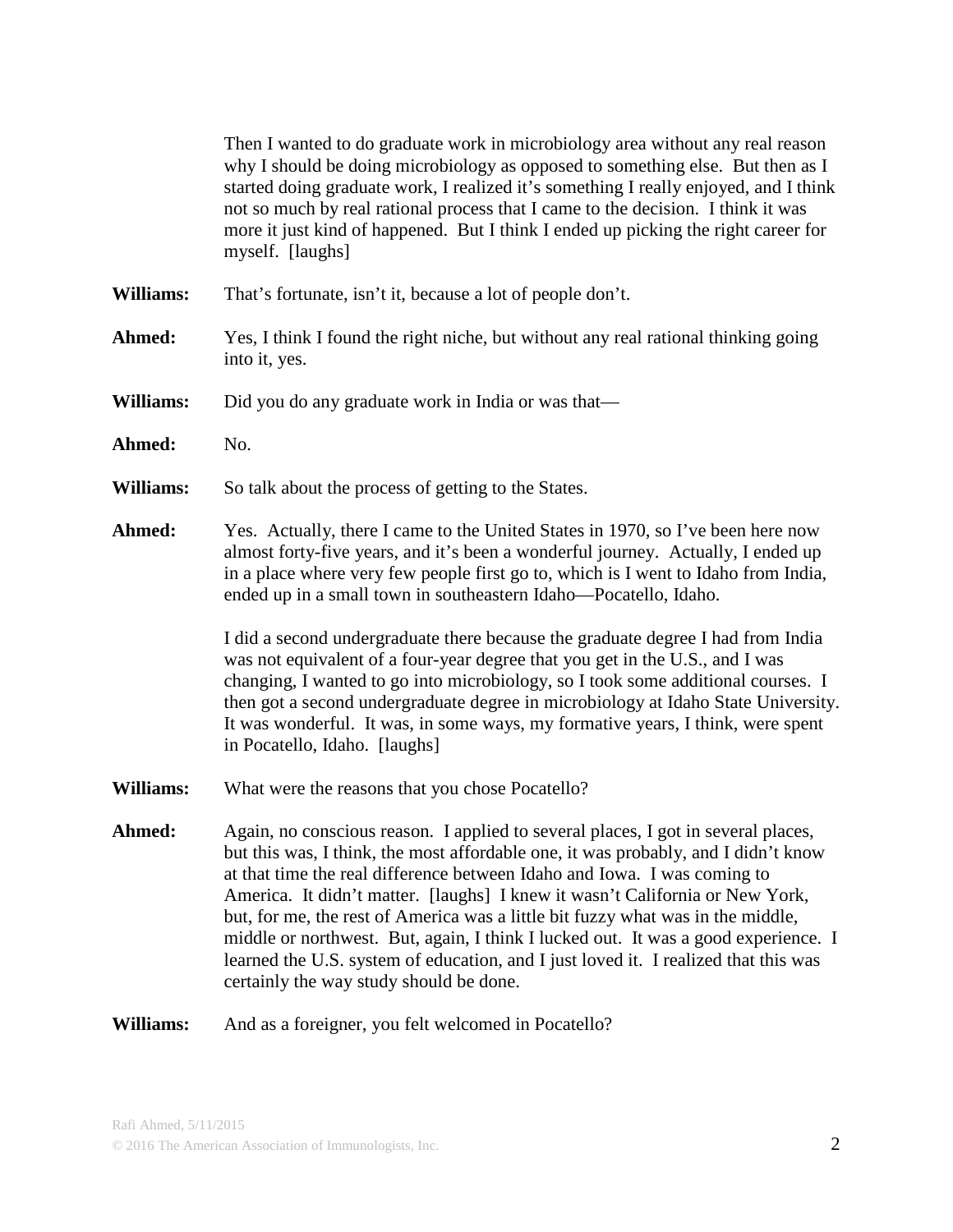- **Ahmed:** Oh, very welcome. A foreigner in Pocatello, Idaho, in 1970 was quite a rarity, and so I had a host family there, and I'm still in touch with them forty-five years later, made friends who have been friends for over forty years now.
- **Williams:** Was there any Indian community there?
- **Ahmed:** No. There were two other Indian students. There were three of us, three Indian students. There were very few international students in Pocatello, Idaho, at that time. There were a few faculty members. Maybe Pocatello at that time was about 40,000 people, and might have been maybe twenty Indians at most. [laughs]
- **Williams:** Of your group of fellow students in India, did a lot of them come to the States or were you sort of the exception?
- **Ahmed:** No, a lot of them did come to the States. In the '70s, the trend had already shifted towards people coming to the U.S. Before that, actually, it was England in the 1950s, '60s, because of the connections with Britain historically. People went to England to do graduate work or advanced studies. But starting from the 1960s, it had shifted, more people going to the U.S. In the seventies, I would say more would come to the U.S. than going to England for their graduate work. Many of my friends from there, many of my classmates from my time in Hyderabad when I was doing undergraduate, many of them came to the U.S.
- **Williams:** What accounted for the increase in interest in coming to the U.S.?
- Ahmed: I think there were more opportunities here, many more opportunities.
- **Williams:** So you got another undergraduate degree at Idaho State.
- **Ahmed:** Yes.
- **Williams:** And then you moved to Harvard, is that correct?
- **Ahmed:** No. Actually, I had a little bit of a detour in between, and I won't go into all the reasons why the detour happened, but I ended up actually working for two years in Montreal at McGill University as a research assistant in the biochemistry department there. That, again, was a good experience. That was really my first exposure to a research lab, because at Idaho State there wasn't much research going on. It was really more academic training and coursework and so on, but I learned a lot, actually. But McGill was my first exposure to how really science is done, and, again, I realized that I had picked the right profession [laughs], that it was something that I really enjoyed, and I understood what the questions were. I worked for a very good person over there, Angus Graham, who was the chair of [the Department of] Biochemistry, a very good virologist. So I worked with Angus, and then he encouraged me that I should apply to the best graduate school I could get into, and I got into Harvard, and I went there in '76.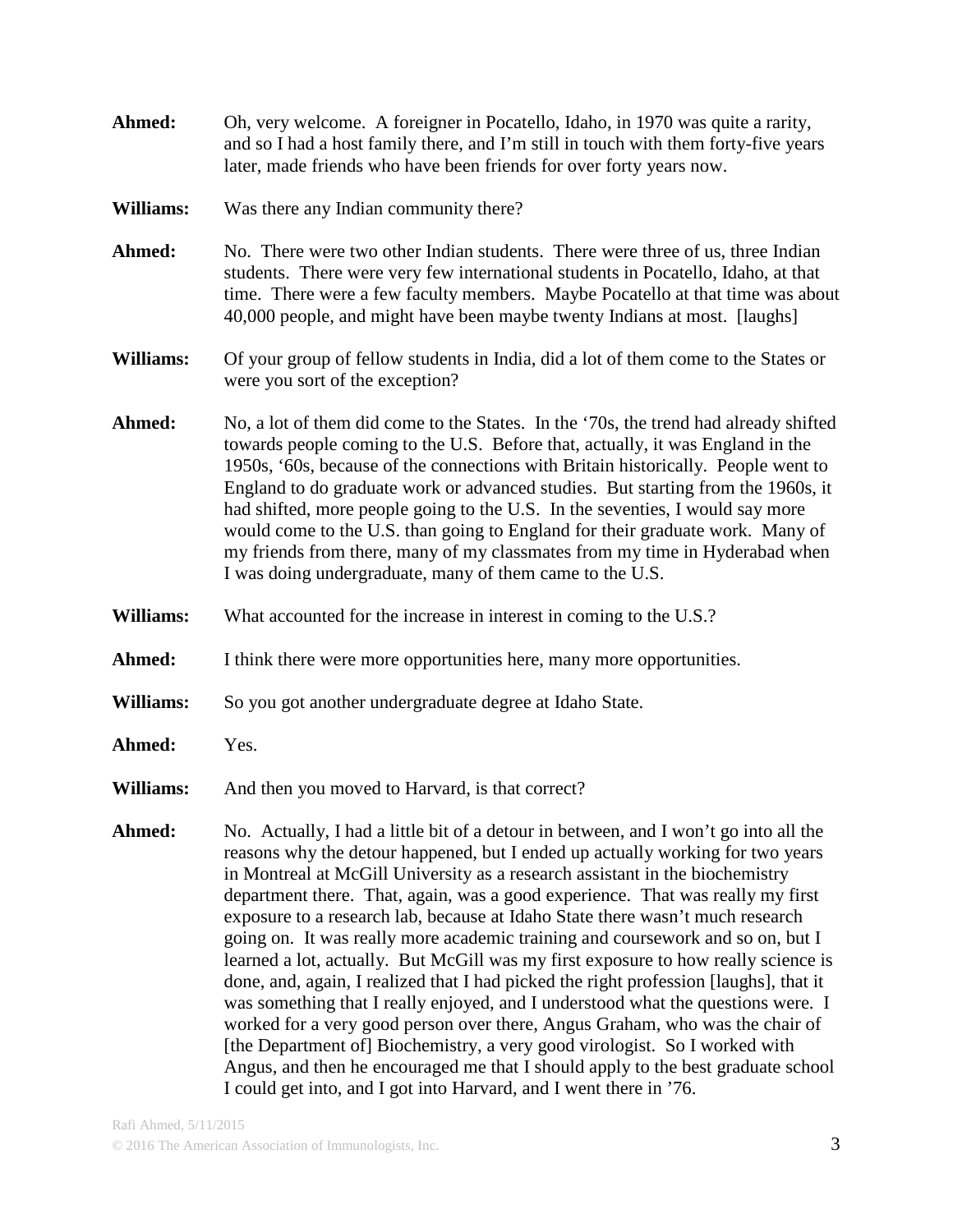| Williams:        | Quite an accomplishment.                                                                                                                                                                                                                                                                                                                                                                                                                                                                                                                                                                                                              |
|------------------|---------------------------------------------------------------------------------------------------------------------------------------------------------------------------------------------------------------------------------------------------------------------------------------------------------------------------------------------------------------------------------------------------------------------------------------------------------------------------------------------------------------------------------------------------------------------------------------------------------------------------------------|
| Ahmed:           | Yes.                                                                                                                                                                                                                                                                                                                                                                                                                                                                                                                                                                                                                                  |
| <b>Williams:</b> | So just talk a little bit about the flavor of being in Montreal and McGill. Was that<br>exciting?                                                                                                                                                                                                                                                                                                                                                                                                                                                                                                                                     |
| Ahmed:           | Yeah.                                                                                                                                                                                                                                                                                                                                                                                                                                                                                                                                                                                                                                 |
| <b>Williams:</b> | How's your French?                                                                                                                                                                                                                                                                                                                                                                                                                                                                                                                                                                                                                    |
| Ahmed:           | No, that's one of the reasons. I don't have any French. [laughs] I wish I had<br>learned French when I was there. They were interesting times. I was there from<br>'74 to '76. That's when there was this [Jean] Drapeau was the mayor and there<br>was this big push for French independence and the awareness of the French<br>language being pushed quite a bit. So I was there a little bit—I wouldn't use the<br>word "turbulent," but times which were kind of interesting politically. But<br>Montreal was a wonderful city then and still a very exciting international city, so I<br>really loved the time I had over there. |
| Williams:        | And McGill was an outstanding place for science?                                                                                                                                                                                                                                                                                                                                                                                                                                                                                                                                                                                      |
| Ahmed:           | Absolutely, yeah, with a great history of achievement in science.                                                                                                                                                                                                                                                                                                                                                                                                                                                                                                                                                                     |
| Williams:        | And you selected to go there from Pocatello?                                                                                                                                                                                                                                                                                                                                                                                                                                                                                                                                                                                          |
| Ahmed:           | Yes. I ended up actually finding a position there to work. I just wanted a break,<br>kind of work for a few years, couple of years, because a good opportunity came<br>up and I took it.                                                                                                                                                                                                                                                                                                                                                                                                                                              |
| Williams:        | Right. So what was it like arriving at Harvard?                                                                                                                                                                                                                                                                                                                                                                                                                                                                                                                                                                                       |
| Ahmed:           | Oh, again, I realized again all the energy that was there in terms of the science and<br>just the academic. I think it's the best place to be for graduate work. Very, very<br>exciting.                                                                                                                                                                                                                                                                                                                                                                                                                                              |
| Williams:        | So how long were you there for?                                                                                                                                                                                                                                                                                                                                                                                                                                                                                                                                                                                                       |
| Ahmed:           | I was there for four and a half years. And I worked for a virologist, Bernie<br>[Bernard N.] Fields, and I trained. So my graduate training is not as an<br>immunologist; my graduate training is as a virologist and doing classical virology,<br>a little bit on the molecular side, but not really hardcore molecular virology but<br>doing virogenetics and so on with that. Really didn't do any immunology in my<br>graduate school.                                                                                                                                                                                            |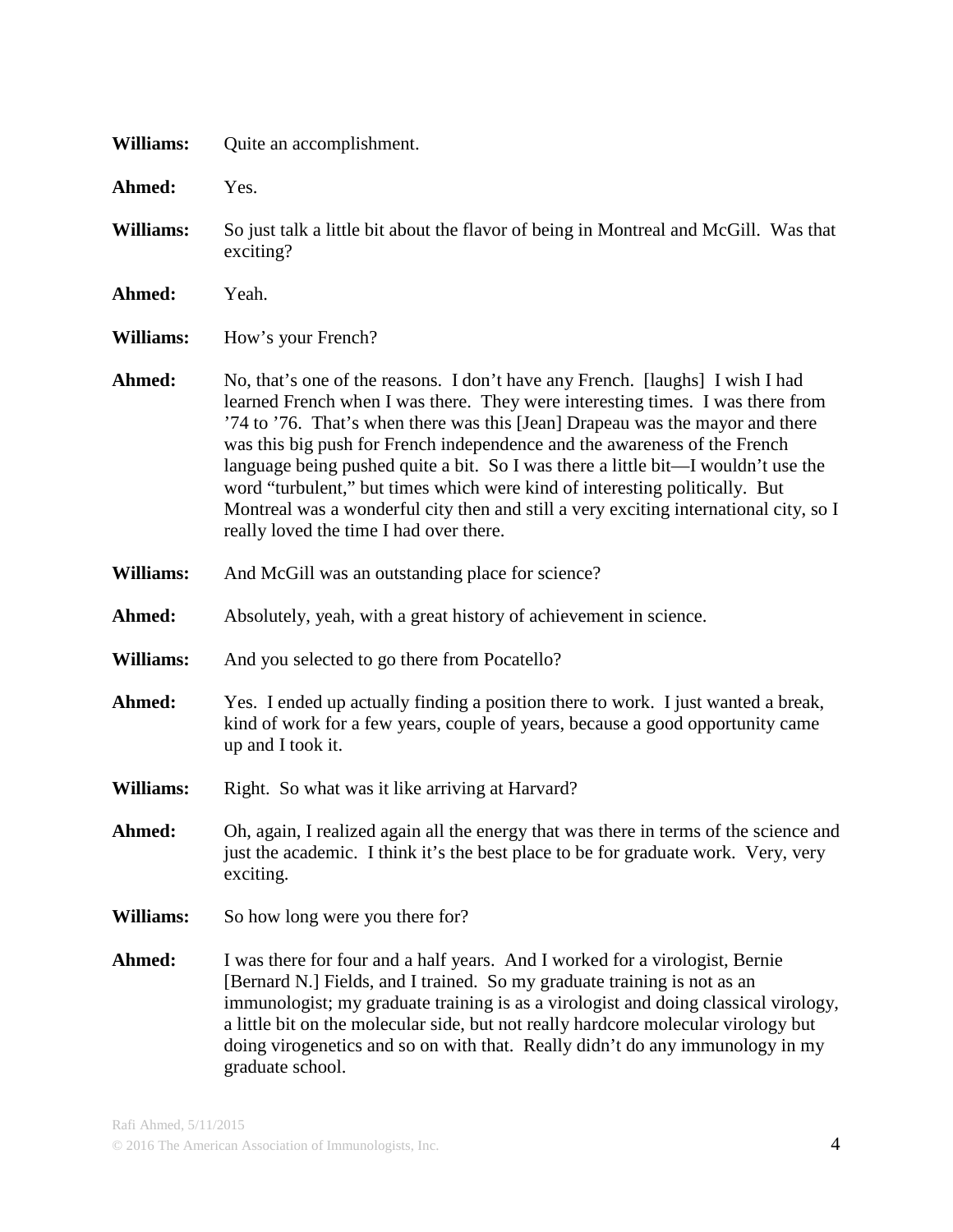- **Williams:** And that narrowness of your scope there was not troublesome to you? You were happy doing that?
- **Ahmed:** Oh, yeah, yeah, yeah. No, not at all, no. I was learning virology. I was becoming a virologist.
- **Williams:** So did immunology always sort of hover on your—
- **Ahmed:** No, but then when I was thinking of going for a postdoc, I wanted to either change the viral systems I was working in and really become more deeply involved in virology; that was one option. The other was to kind of look at immune responses to viral infections. After some discussion with Bernie Fields, who was my mentor, and also my own thinking, and I'd realized that actually even though I'd not really taken any immunology courses at Harvard when I was there, that I would relate more to—I'm more of a biologist in thinking, so I thought that the immunobiology of viral infections would be a good area to go into.

So I then went for a postdoc in 1981 to Scripps [The Scripps Research Institute] in La Jolla, and I worked with Michael Oldstone for three years. So I was a postdoc with Michael Oldstone from '81 to '84, and that was my first introduction to immune responses to viral infections.

- **Williams:** I guess you were doing work at the direction of your mentor there?
- **Ahmed:** Yes, yes, of course.
- **Williams:** You weren't doing independent study yet? Right.
- **Ahmed:** No, no, of course. I was training. Yeah, everything was new at that time because I'd certainly not done any experiments with looking at immune infecting. It was mostly studies that were done in mice, but really had not done any mouse experiments. I had actually not even handled an adult mouse in the lab. [laughs] I'd done some experiments in Bernie's lab. We were infecting some neonatal mice just to look at various differences between certain strains, but starting from learning how to hold the mouse. [laughs] Something very, very basic, yes.
- **Williams:** And, of course, Scripps is a real hardship place to be, isn't it?
- Ahmed: Yes, and at that time Scripps was—and still is, but I think at that time was really one of the premier places for immunology.
- **Williams:** And also one of the premier places to live.
- **Ahmed:** Yes, it's very pretty, yes. I think sometimes I thought it was too pretty. [laughs]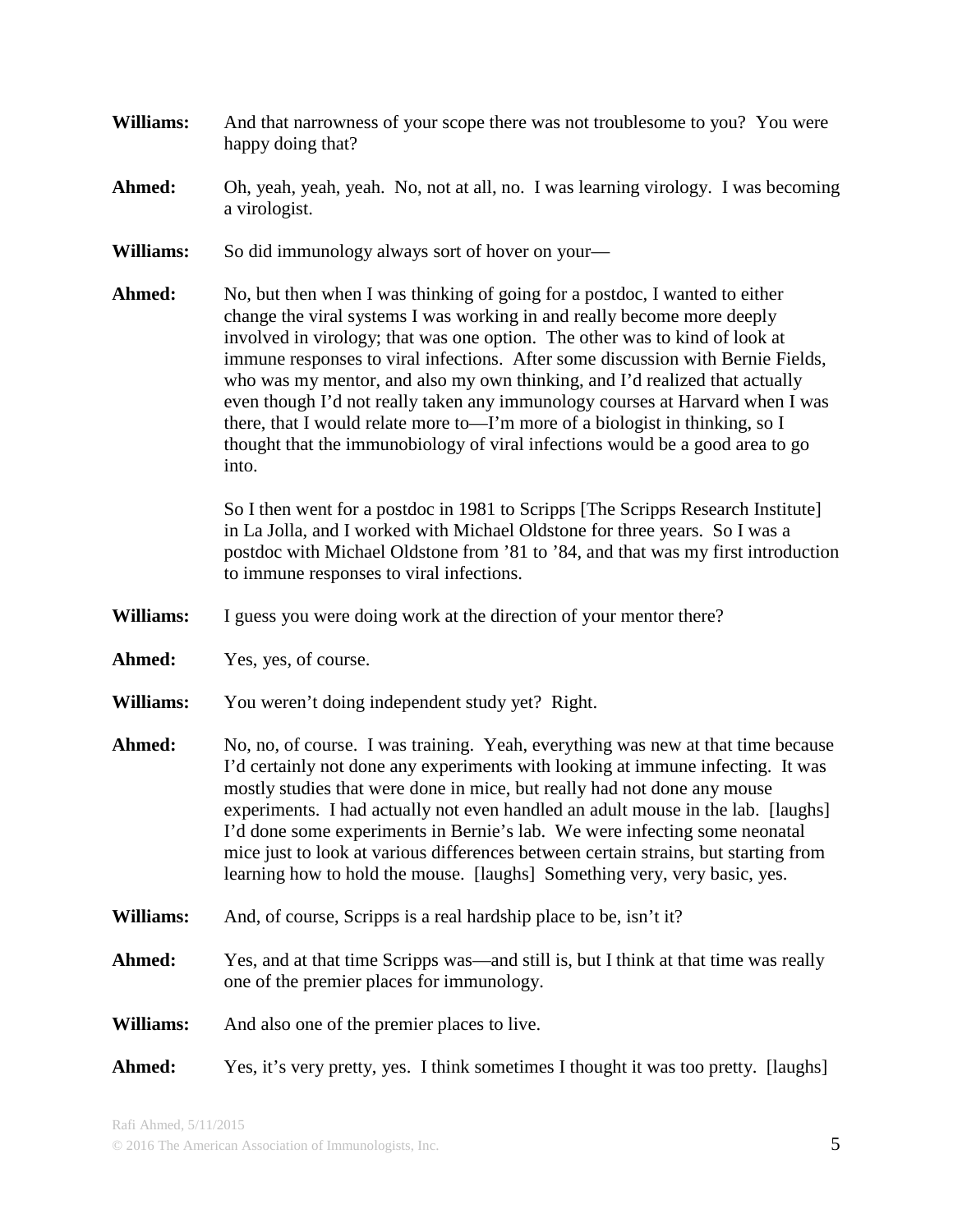- **Williams:** But you must have gotten the southern California bug, because then you moved up to UCLA [University of California, Los Angeles].
- **Ahmed:** Yes. I was then recruited by UCLA to join them, and I moved to the Department of Microbiology and Immunology at UCLA in the School of Medicine, and I was there for eleven years. I went from being an assistant professor to full professor during that period.
- **Williams:** So during that period you must have refined your interests.
- Ahmed: Yes, greatly. So while I was at Scripps, I was really more interested—even though I was looking at immune response to a viral infection using this mouse model of infection, lymphocytic choriomeningitis virus, we still used that for many of our studies, but while I was a postdoc, the interest still was from the side of the pathogen. So I was really more concerned with the pathogen. Even the immune responses were being studied by me there.

But then I had, I think, a pretty significant shift after I set up my own lab, and I think I kind of on my own became more of an immunologist, and I then became much more interested in fundamental questions about immune responses, and then, for me, the virus really was more as a tool for inducing immune responses. It's not that I was ignoring the virology aspect. I couldn't, because I really was trained as a virologist, and my grounding there was pretty solid. But I really became more interested in immunological questions, so I think I kind of became an immunologist, I think, when I set up my lab at UCLA.

- **Williams:** And what was it like being at UCLA?
- **Ahmed:** It was a good place. I am one of those few people who actually really like Los Angeles. It's one of my favorite cities. I think very few people who move from La Jolla actually are happy to move to Los Angeles. [laughs]
- **Williams:** There's some reason for that, isn't there?
- Ahmed: Yes, there's a lot of reason for it. But I'm a big-city person, always have been, and I just like the energy of Los Angeles, the fascinating diversity of Los Angeles.
- **Williams:** What about the ambience of the School of Medicine?
- Ahmed: It was good. It's a large school, you know, so you kind of create your own ambience. The department I was in was a very good department, very strong in immunology, very strong in virology. In fact, I was recruited there more as to do the virology, which I did, but my interest kind of shifted totally over there. But it was a very good, good environment. Jack Stevens was the chair of the department there, very supportive chair, and had built a lot of interactions between the faculty there. It was good times, good times at UCLA.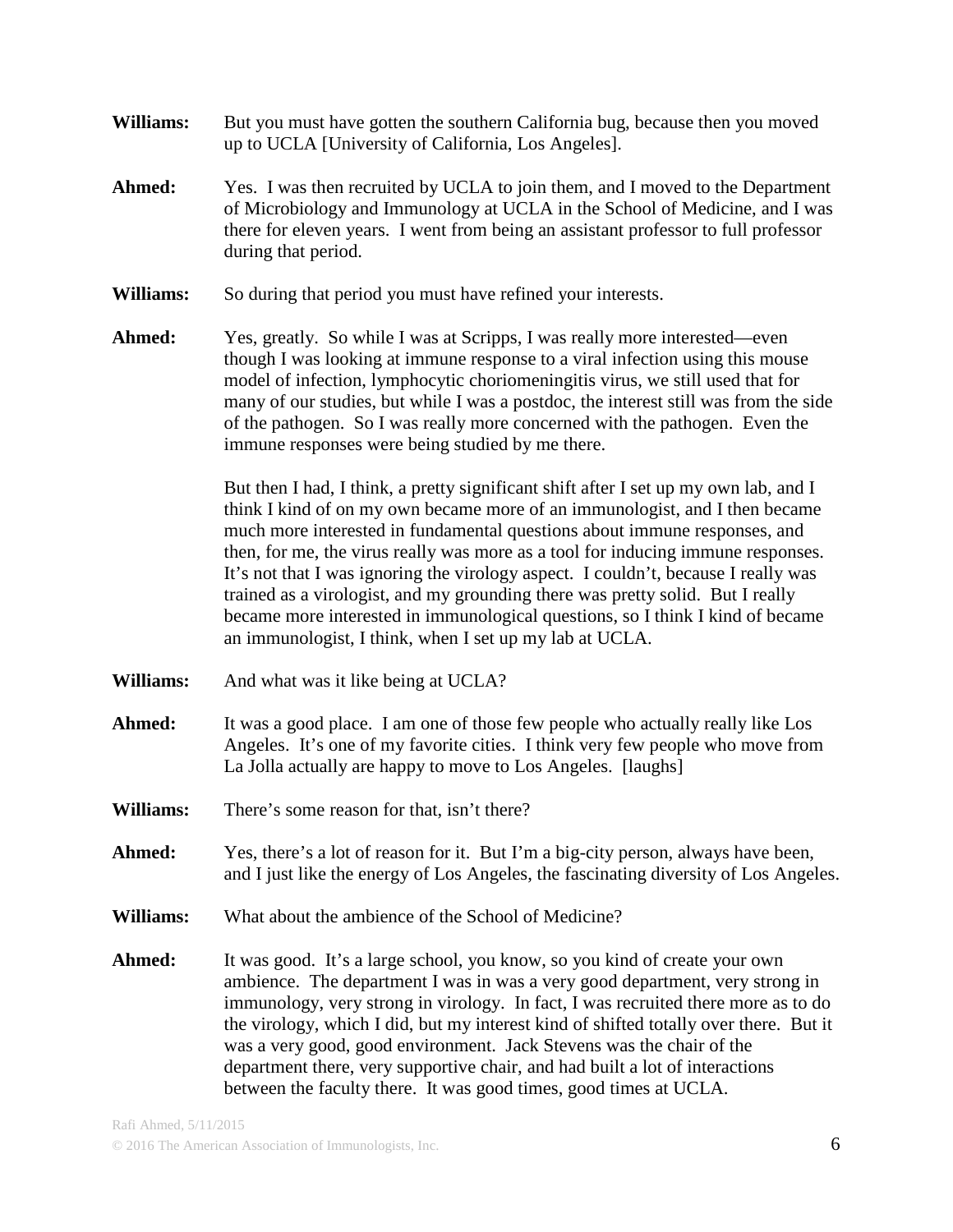| Williams: |  |  | Did you do much teaching? |  |
|-----------|--|--|---------------------------|--|
|-----------|--|--|---------------------------|--|

- Ahmed: No, not much, because we were part of the School of Medicine, so did not have to teach undergraduates. I enjoy teaching, but I really wouldn't want to be teaching a course for a whole semester. [laughs] But I did teach. I taught medical students. I gave the viral immunity lectures to medical students the entire time I was there, and then I participated in graduate teaching of the Ph.D. students.
- **Williams:** And was there any clinical activity?
- **Ahmed:** No, I'm not a physician. By training, I'm a Ph.D., so there were no clinical.
- **Williams:** Yeah. So did you become a basketball fan?
- **Ahmed:** Yes, I became a very big basketball fan. Actually, I kind of became a pro basketball fan while I was in Boston, because the Celtics were there, and then the Lakers were in—I'd also picked up an interest in ice hockey when I was in Montreal because, as you know, the biggest thing in Montreal are the Montreal Canadiens. [laughs]
- **Williams:** A far cry from Hyderabad.
- **Ahmed:** That's right, far cry from Hyderabad, very far cry from Hyderabad, yes indeed. [laughs]
- **Williams:** Well, I think the eighties were still the time of UCLA's dominance in collegiate basketball with John Wooden. Or had he already left?
- Ahmed: No, that had ended.
- **Williams:** Oh, I see. Okay.
- **Ahmed:** The era of Lew Alcindor, who later became Kareem Abdul-Jabbar, and then Bill Walton. But I followed. But sports was big there, you know. Sports was big at UCLA.
- **Williams:** So how could any other place lure you away from southern California?
- **Ahmed:** Yes, it happened in a strange way. I was very happy in Los Angeles, loved the city, I was happy at UCLA, and then this opportunity came up in '95, or I would say '94, when Dick [Richard W.] Compans, who was Chair of Microbiology at Emory University School of Medicine—and there's an organization there called the Georgia Research Alliance, and this is a fantastic organization that has really promoted science in Georgia. Their mandate really is to kind of recruit and attract people from the best scientists they can attract to universities in Georgia.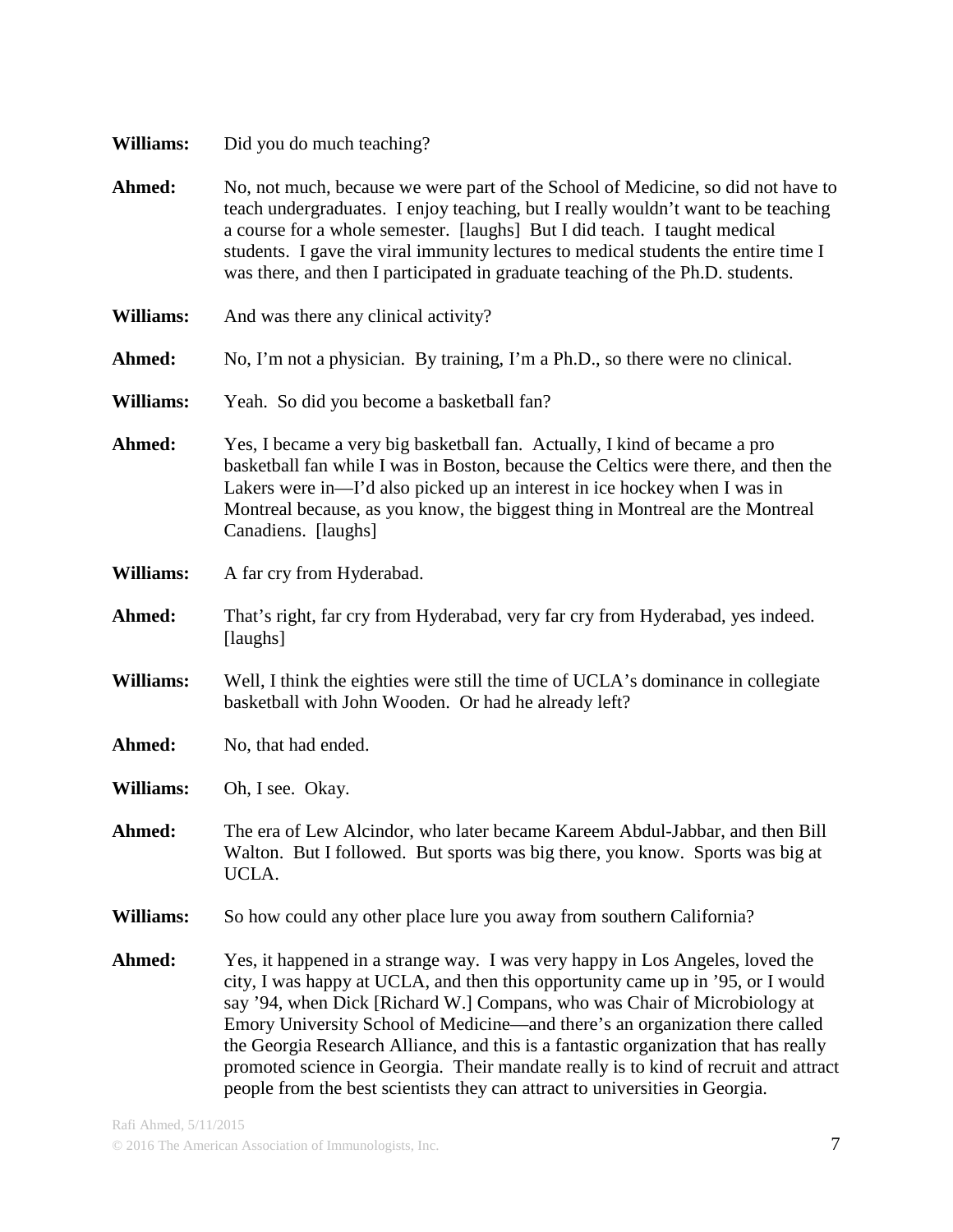So basically Emory and Georgia Research Alliance kind of recruited me to Emory University, and the idea was to start an academic-based Vaccine Center at Emory University. At that time, it was a bit of a new idea. There were a few vaccine centers around, and the academic-based vaccine centers in the U.S., but really not that many. I also didn't work on vaccines. I'm not really a vaccinologist. But really addressing fundamental questions about immune responses. And the area that I had really gotten fascinated with is the area of immunological memory. How do you retain memory to an infection you got as a kid, or how does a vaccine you got when you were six months old, how do you still have memory for it twenty years later or thirty years later? So that had really fascinated me. I really was fascinated by how immunological memory is and how we remember the pathogens of the vaccines we got.

See, even then I wasn't really working on developing a vaccine. I was addressing an area that was very fundamental to how to make a successful vaccine. And this opportunity came up, and initially when Dick Compans contacted me, I really had no interest in moving to Atlanta. And I went there and interviewed. I didn't care much for the city, but something there clicked, and I just felt that this was an opportunity. So I made that move against the advice of all my colleagues, who said, "You're crazy to leave UCLA and go to Emory University." Also, when I compared L.A. and Atlanta, for me there was just no comparison. L.A. was much better in every possible way for me.

Also my family was very much against moving. My wife was really certainly not keen on—we had a very nice living situation there, and our kids were small, but they also were not that keen on moving. So against the advice of all my friends and my colleagues and my family, I said, "Let's make this step, take the step, and see what happens." And it's turned out to be the right decision, because I think, again, I kind of lucked out and made the right decision.

- **Williams:** For you, for your wife, for your kids?
- Ahmed: I think eventually for everyone. My wife adjusted in a few years and is very happy now with Atlanta. I don't think she now wants to leave it to go anywhere. And it worked out well for our kids too. And professionally it worked out fantastically for me.
- **Williams:** So talk about your achievements in science.
- **Ahmed:** So I think, as I told you, one of the areas that we were very interested in was immunological memory, so we started kind of dissecting step by step some of the key events which are needed to generate long-term memory. A student who was with me at UCLA, Mark Slifka, he identified that you get these long-lived plasma cells which are critical for giving you long-term humoral immunity.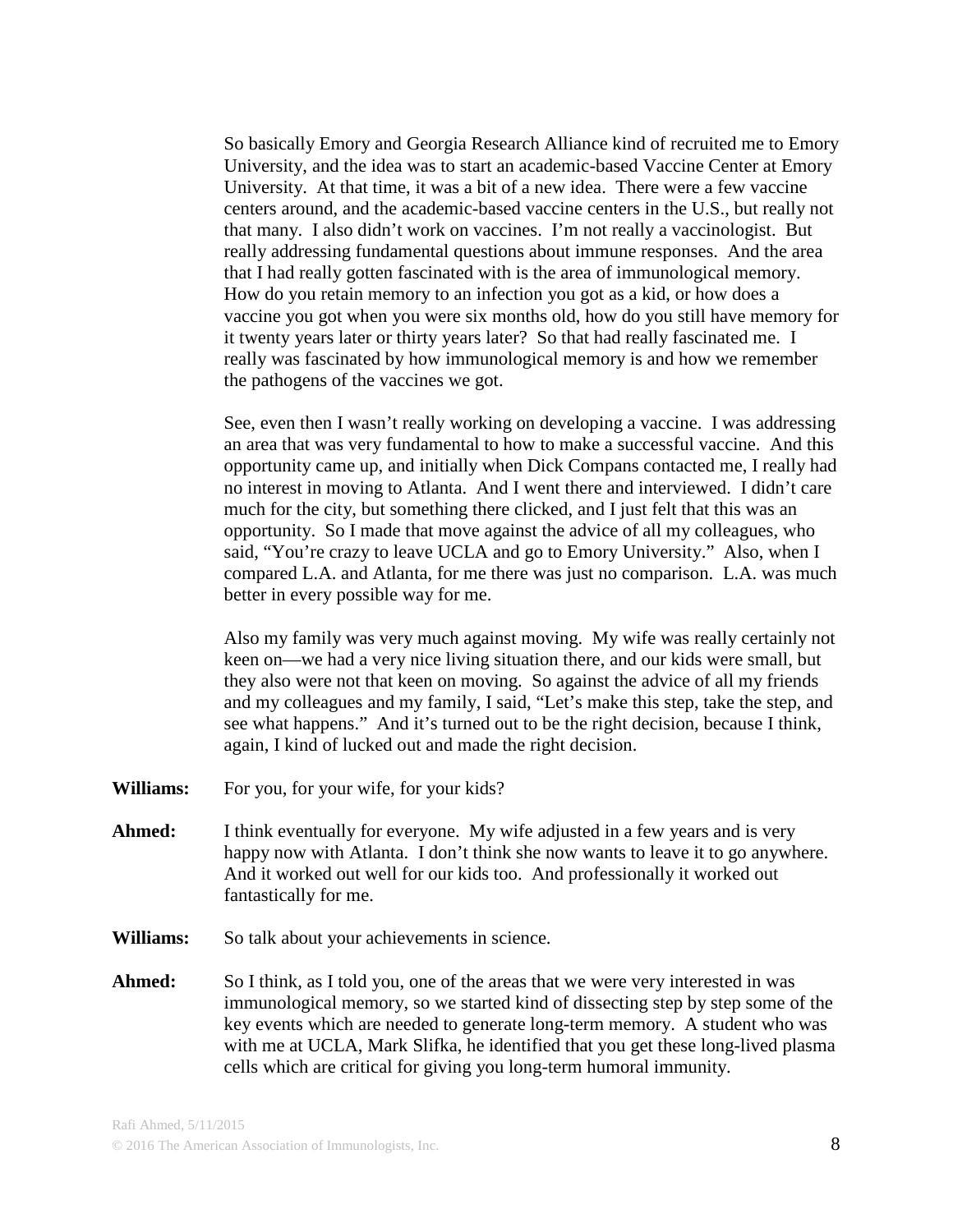Then we started studying, addressing questions about how CD8 T cell responses or T cell memory is maintained. There was a strong belief at that time that the only way you retain long-term immunological memory is by having continuous stimulation of the immune system by some residue and antigen, and that you couldn't really get intrinsically long-lived populations of memory T cells. But, again, that student in my lab did, showed that actually memory T cells are intrinsically long-lived. Studies in mice at that time, later on extended by other people in humans, but showed that for the life of a mouse you could get memory CD8 T cells that can persist and retain the numbers in the absence of any antigen. And that was a big breakthrough because it's a conceptual change in how we look at immunological memory. We then started understanding more and more about what is required to generate those cells. So I think a lot of information has come from that in terms of the signals and the properties of these memory cells.

We then also showed, along with other people, that memory cells actually can undergo the slow self-renewal, and that's what maintains their numbers so they're like stem cell-like properties that keep them going for very extended periods. We defined the functional properties of memory cells, why they're very protective, how they can very quickly respond to reinfections.

And then I think another achievement, finding which came from our lab which, interestingly, has had some applications in the treatment of cancer is we were interested in asking a very basic question. We asked the question, since we'd already defined how CD8 T cells differentiate during the context of an acute infection, which is how your functional memory cells which can live for extended periods, we then asked the question what happens if you have a chronic infection. Do you still get these highly functioning memory cells in the setting of a chronic infection?

And we showed that actually the pathways, the differentiation pathways of what happens during acute infection with an antigen being cleared and a chronic infection where antigens do persist are strikingly different. So instead of these highly functional memory cells that you get following an acute infection or a good vaccine, in contrast to that, what you get after chronic infection is the cells are still physically present, that is, the viral-specific cells are still there, but their function is greatly compromised. Then we and others coined the term that these cells are functionally exhausted.

So that really was one of the first reports showing that in the conditions of the chronic infection you get dysfunction of the T cells. These studies were extended by other groups into human infections like HIV infection, hepatitis C infection, hepatitis B infection, that humans again have HIV-specific CD8 T cells or HCV [hepatitis C virus] or HBV [hepatitis B virus], but their function is greatly compromised. By "function," I mean ability to expand more upon encountering the antigen, ability to kill the target cells, ability to secrete inflammatory and antiviral cytokines is greatly reduced.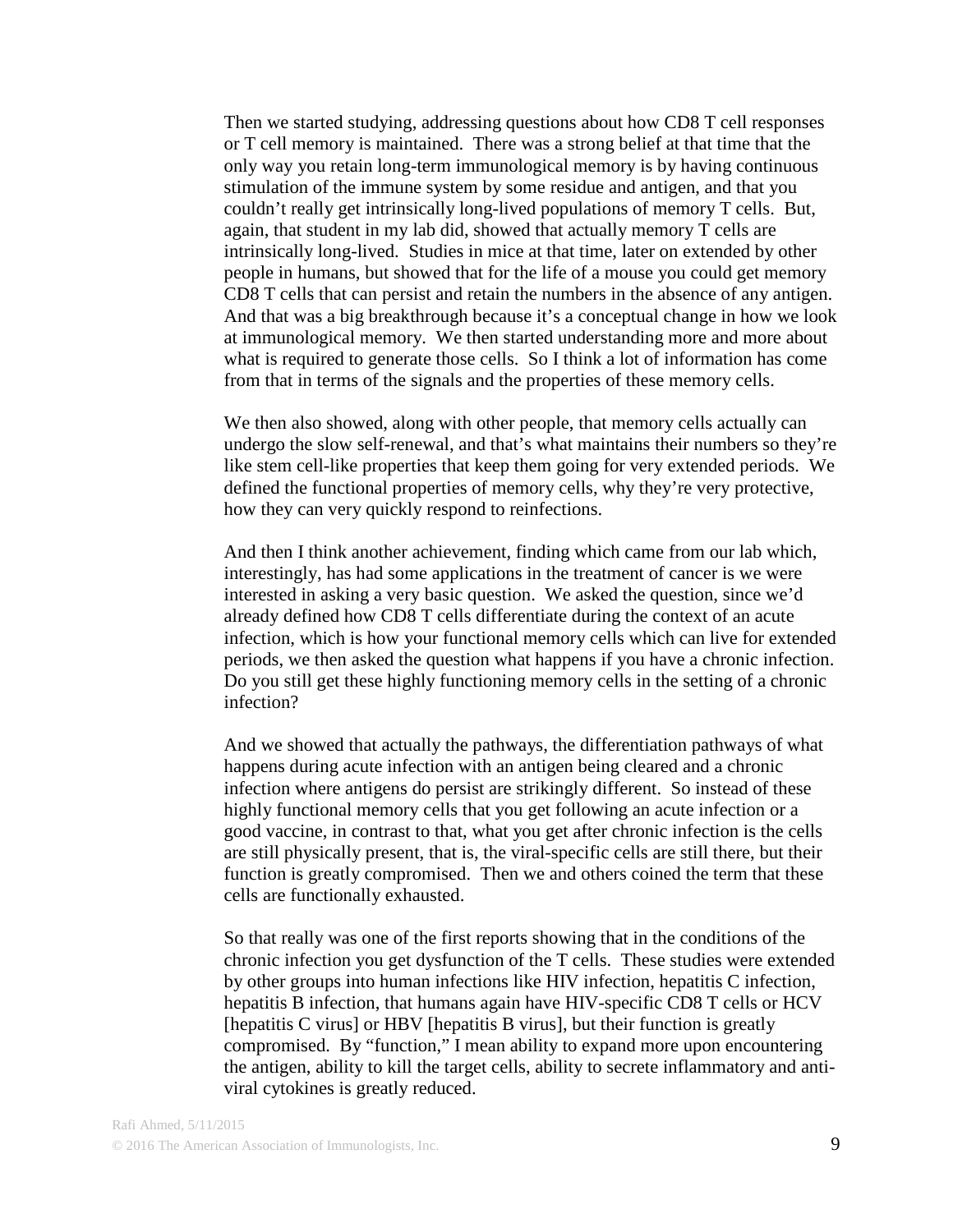And people who were working in the cancer arena had shown around the same time that tumor-specific cells that infiltrate tumors, that is TILs, tumor-infiltrating lymphocytes, that they had very similar properties, that is, that they were not very functional in terms of—and that was one of the reasons why the tumor was not being eradicated or being eliminated. And this was in the late 1990s when our papers and other papers came out describing T cell exhaustion during chronic infection or cancer.

Then the next big question was what is the mechanism of this T cell dysfunction, and perhaps even more importantly, could you rescue these T cells or regenerate these T cells so they can become functional. And this led to the discovery that an inhibitory receptor called PD-1, programmed cell death-1, this was cloned by a scientist in Japan, Tasuku Honjo, and other people had been working on this pathway, so we were not really the first to clone or identify this inhibitory receptor. But what we showed from our work in the first linkage of T cell exhaustion with PD-1, so what we identified—and this was work done at Emory University—we showed that these exhausted CD8 T cells which you see during chronic infections express very high levels of this inhibitory receptor, programmed cell death-1.

Then in collaborative studies that we did with Gordon Freeman at Dana-Farber [Cancer Institute] and Arlene Sharp at Harvard Medical School, we showed that blockade of this inhibitory receptor were observed in increased T cell function in vivo and were observed in viral control. So this was the first kind of in vivo demonstration in a chronic infection model showing that you can essentially restore function back in the T cells by a relatively simply approach, because it's just infusing an antibody directed either against individual receptor or the ligand that it binds. So essentially what you're doing is—so there's a brake on the T cells. The simple analogy is there's a brake on the T cells, and even though you're pushing the accelerator, the car doesn't advance because this receptor is kind of blocking it. And then by adding this antibody, you're essentially releasing the brake, because the inhibition now is relieved.

And these studies have really moved very fast. It is not our work, but work mostly done by people in the cancer arena, and so now PD-1 blockade is one of the most exciting ways of immunotherapy for cancer.

**Williams:** And has it reached translational—

**Ahmed:** Yes, it's been licensed, actually. It's moved very fast, so there are now—Bristol-Myers Squibb has a PD-1 drug that's licensed, Merck [& Co., Inc] has one, and it's showing promising results in eight cancers now: melanoma, lung, bladder, head, and neck. Very, very exciting area.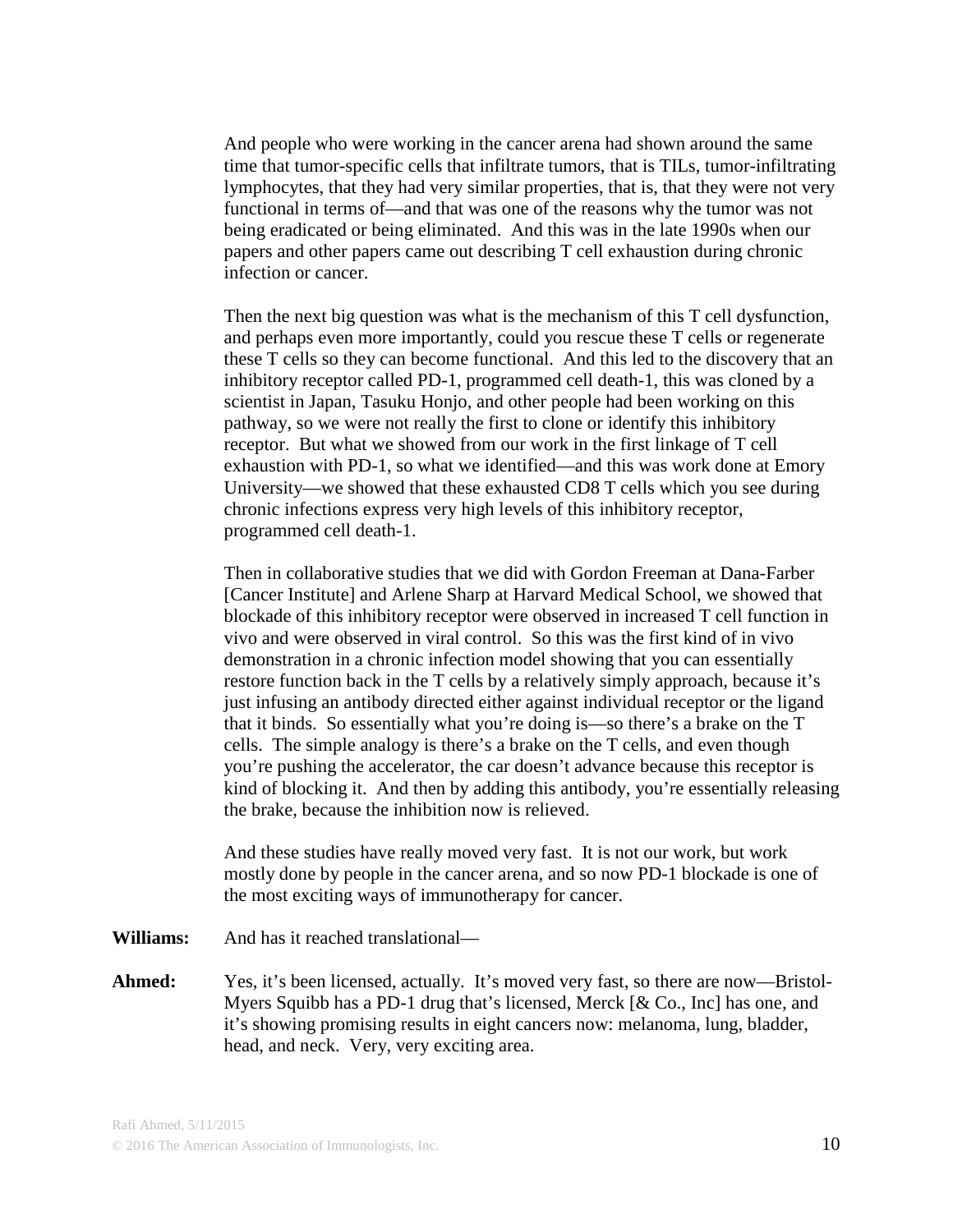So we made some small contribution in a viral field, looking. So what I like about this is that we really were neither working in cancer nor thinking about immunotherapy. We were asking a very fundamental question about how T cells differentiate during acute infection versus a chronic infection, very basic question about T cell development or T cell differentiation. And from that, studies came that contributed to our understanding of T cell exhaustion, the role of this inhibitory receptor in T cell exhaustion, and how blockade of this inhibitory receptor interaction results in better T cell function and control of the infection.

- **Williams:** Are you continuing to work in this area?
- Ahmed: Yes, we continue to work in this area because we would like to see, first, understand in greater detail the mechanism of inhibition, but also try and understand how you can improve it, what can you combine it with, what combination therapies can you do, and in that direction we have shown that you can combine therapeutic vaccination with PD-1 blockade, and that gives you much more effective control of infection. We're also looking at other strategies of combination therapies.
- **Williams:** Has this work brought you into the field of products too? Are you active in pharmaceuticals and—
- **Ahmed:** Yes, we have licensing and I have some patents on PD-1 related immunotherapies, and we have done some licensing of this to Genentech.
- **Williams:** So you've become partially a businessman.
- **Ahmed:** I wouldn't say that. No, no, I will never be a businessman. I'm very bad at it. [laughs] The university has done some of these things, and I have just stayed focused on very basic research. I don't have any biotech companies that I've formed, although there were opportunities to do that. But basically it's something that I don't really do well.
- **Williams:** Anything more you want to say about the science of your—
- Ahmed: No. I think it's been a wonderful journey.
- **Williams:** And you've explained it very well.
- **Ahmed:** Yes, right. And I think the other part which has been more satisfying and for which, actually, I'm getting this award is the training of these wonderful people I've had in my lab.
- **Williams:** So let's talk about that for a bit. What makes a good mentor?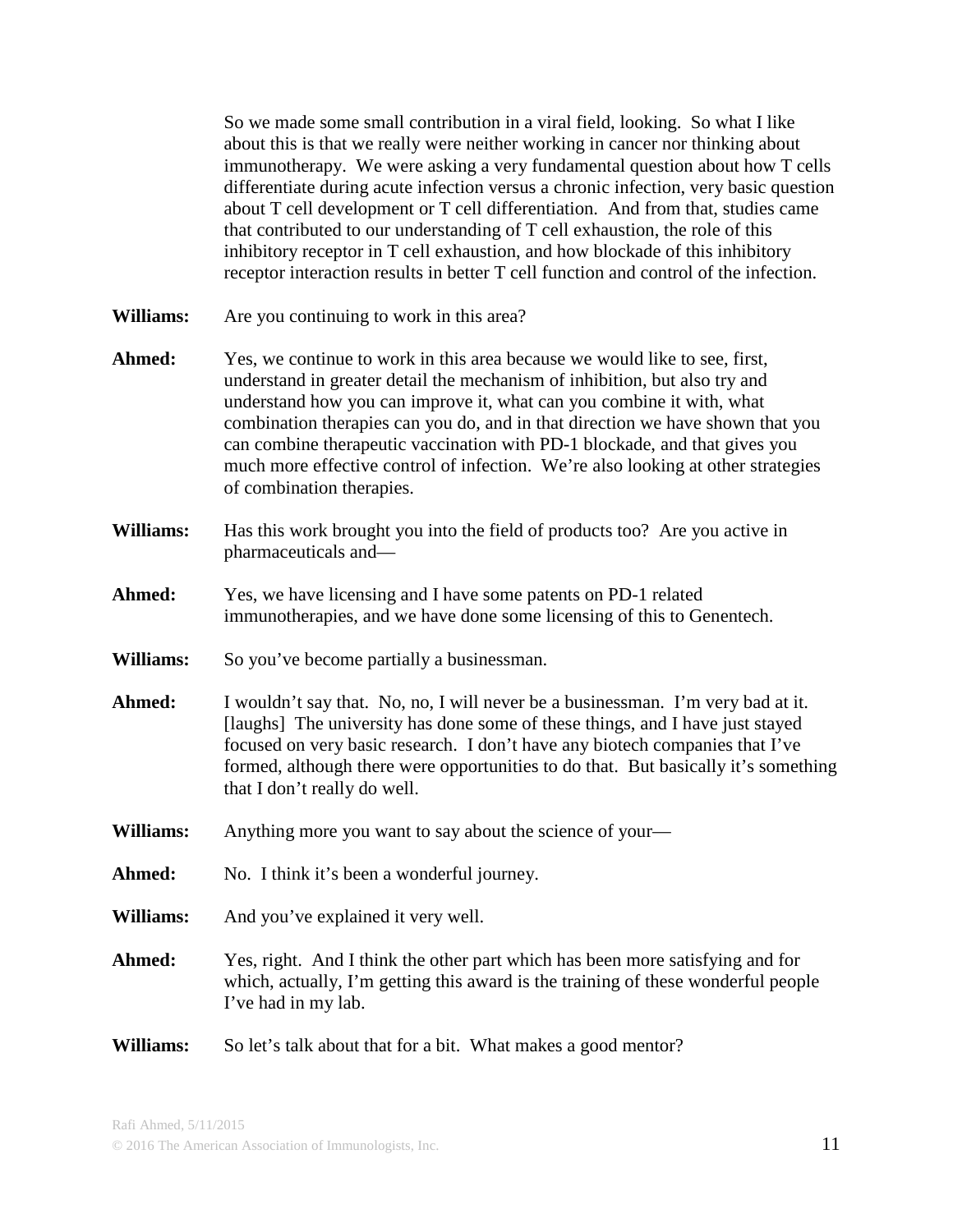- **Ahmed:** I think what makes a good mentor is working closely with the people that you have, respecting them, teaching them how to ask important questions. To me, that probably is the most critical thing, is try and direct them towards asking important questions, not just doing the experiment, but to address something important in a very fundamental way. And I think if you address very fundamental issues, I think that that's probably the first key. The first key decision is you ask something that people will be interested in.
- **Williams:** And what form does mentoring take at Emory in your lab? I mean, do you have meetings regularly or—
- **Ahmed:** Yes, yes, right, I do, and, again, these have evolved over the time, perhaps evolved in the wrong way. [laughs] What I mean by that is the lab has grown, as your group grows large, you know, but basically my style for many, many years was to meet regularly with the people in the lab, have a weekly lab meeting where one person presents, but also continuous interactions. On a daily basis, weekly basis, I would have one-on-one weekly meetings with the people, and I really enjoy the science. So I'm very, very interested in the science, looking at the data in great detail, not superficially, but sit down with them, learn from them at the same time, because they usually get better than you are in what they're studying. So I think there's very close personal interaction in terms of looking at the science and designing experiments with them, interpreting the results.

And then as I've stated, for me, as I was telling you these brief two-minute comments that I made after getting the mentoring award, was that in some ways the most satisfying thing has been to see how well they've done after they've left the lab. So it was great to have them as part of the group, but really the greater joy for me comes when I look at them now and see how many of them now are so successful.

- **Williams:** How large is your lab now?
- Ahmed: I have about twenty people, and the lab size has varied, I would say, between ten and twenty for the last fifteen years or so. Ten is a better number than twenty. [laughs] It's much more manageable.
- **Williams:** Yes. Are you aware of potential flaws in mentoring? Are there some things that you're—
- **Ahmed:** That I've done wrong?
- **Williams:** That have gone—how not to go wrong.
- **Ahmed:** Oh, how not to go wrong. Could you elaborate on that, what you mean? [laughs]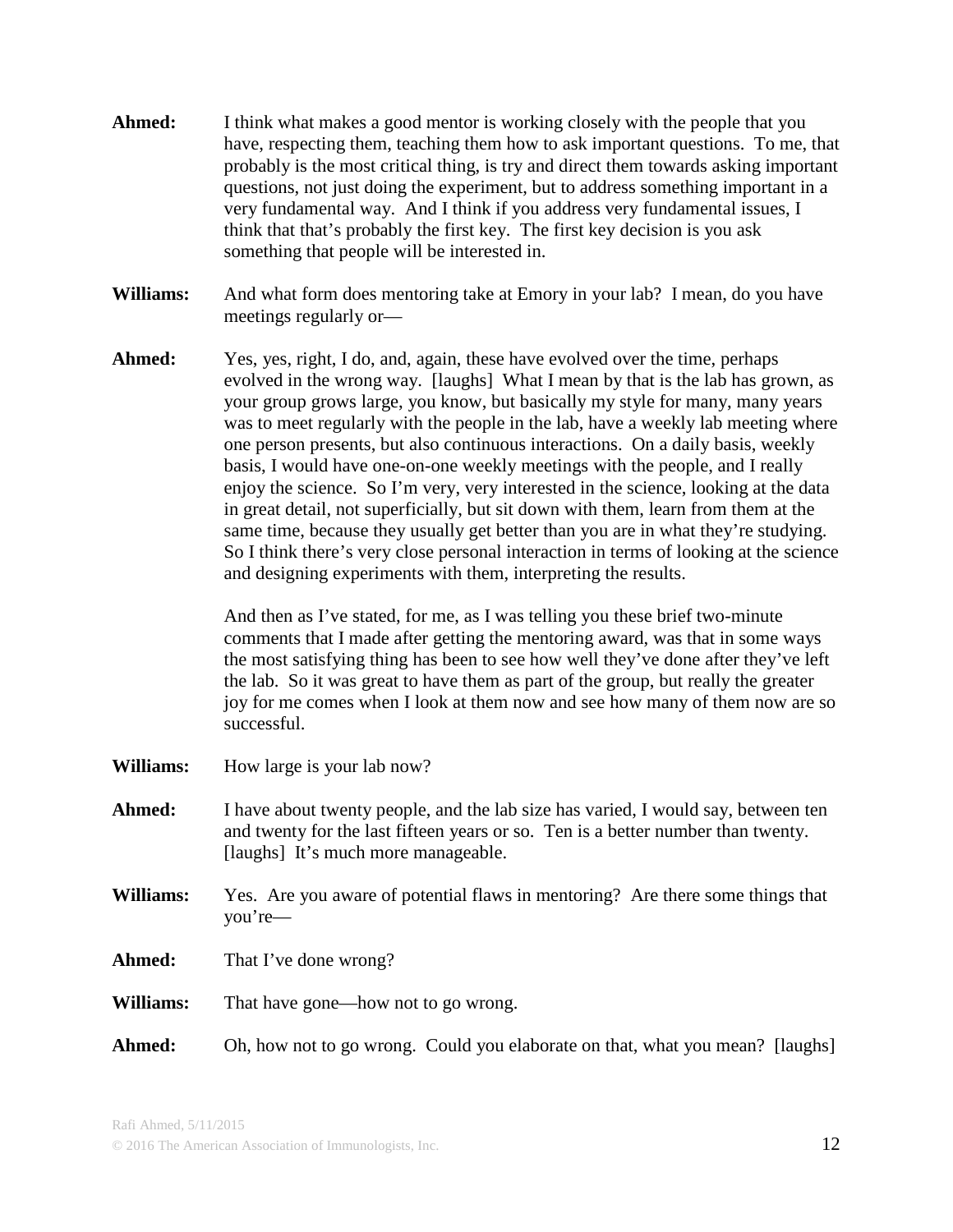| Williams:        | Well, I just—it seems to me that probably mentoring styles are not universally<br>uniform.                                                                                                                                                                                                                                                                                                                                                                                                                                                                                                     |  |  |
|------------------|------------------------------------------------------------------------------------------------------------------------------------------------------------------------------------------------------------------------------------------------------------------------------------------------------------------------------------------------------------------------------------------------------------------------------------------------------------------------------------------------------------------------------------------------------------------------------------------------|--|--|
| Ahmed:           | No, I think they're very different. They're very different, yeah. And I'm not sure<br>that there is a perfect style. It's not that if somebody has a different style, they're<br>not equally good or even better mentors. No. My style has really always been<br>very open and transparent with my trainees, and really treat them as equals, as far<br>as the science is concerned, not in other things, you know. But as far as science is<br>concerned, you treat them as equals, give them enough independence, but at the<br>same time make sure that they're directed on the right path. |  |  |
| Williams:        | So it's not a hierarchical setup that you—                                                                                                                                                                                                                                                                                                                                                                                                                                                                                                                                                     |  |  |
| Ahmed:           | No, no, it's not, because I don't have a hierarchy within the lab. It's not that you<br>report to me, but other people, no, it's always been the same, same level. For<br>students or postdocs, to me they're all the same.                                                                                                                                                                                                                                                                                                                                                                    |  |  |
| Williams:        | So while we're on the subject of your award, let's talk about the AAI for a<br>minute. You became a member in 1984, I believe.                                                                                                                                                                                                                                                                                                                                                                                                                                                                 |  |  |
| Ahmed:           | Yes, that's right.                                                                                                                                                                                                                                                                                                                                                                                                                                                                                                                                                                             |  |  |
| Williams:        | And that was while you were at UCLA.                                                                                                                                                                                                                                                                                                                                                                                                                                                                                                                                                           |  |  |
| Ahmed:           | As soon as I joined. I signed my lab in '84, and I think I became—I told you I<br>became an immunologist [laughs], so I joined the AAI in 1984.                                                                                                                                                                                                                                                                                                                                                                                                                                                |  |  |
| Williams:        | And your motivation there was what? I mean—                                                                                                                                                                                                                                                                                                                                                                                                                                                                                                                                                    |  |  |
| Ahmed:           | Oh, and I was going to be doing immunology, and this was a great organization.<br>It was the official body for immunology in America; published one of the premier<br>journals, The Journal of Immunology, so it's what you do if you're an<br>immunologist. You join the AAI.                                                                                                                                                                                                                                                                                                                 |  |  |
| <b>Williams:</b> | And there have been benefits to you personally?                                                                                                                                                                                                                                                                                                                                                                                                                                                                                                                                                |  |  |
| Ahmed:           | Yes, I've been engaged, not perhaps as much as I should have been, but I've been<br>engaged with the AAI, coming to the meetings and participating on some of the<br>committees over the years.                                                                                                                                                                                                                                                                                                                                                                                                |  |  |
| <b>Williams:</b> | What stands out for you attending the annual meetings? Do you have some<br>particular memories of occasions or-                                                                                                                                                                                                                                                                                                                                                                                                                                                                                |  |  |
| Ahmed:           | Well, the AAI meeting accomplishes many things. One is you hear always very<br>good science. But it's also a meeting place. You meet your colleagues, and also<br>an important place to meet the younger people. A lot of students come to AAI.                                                                                                                                                                                                                                                                                                                                                |  |  |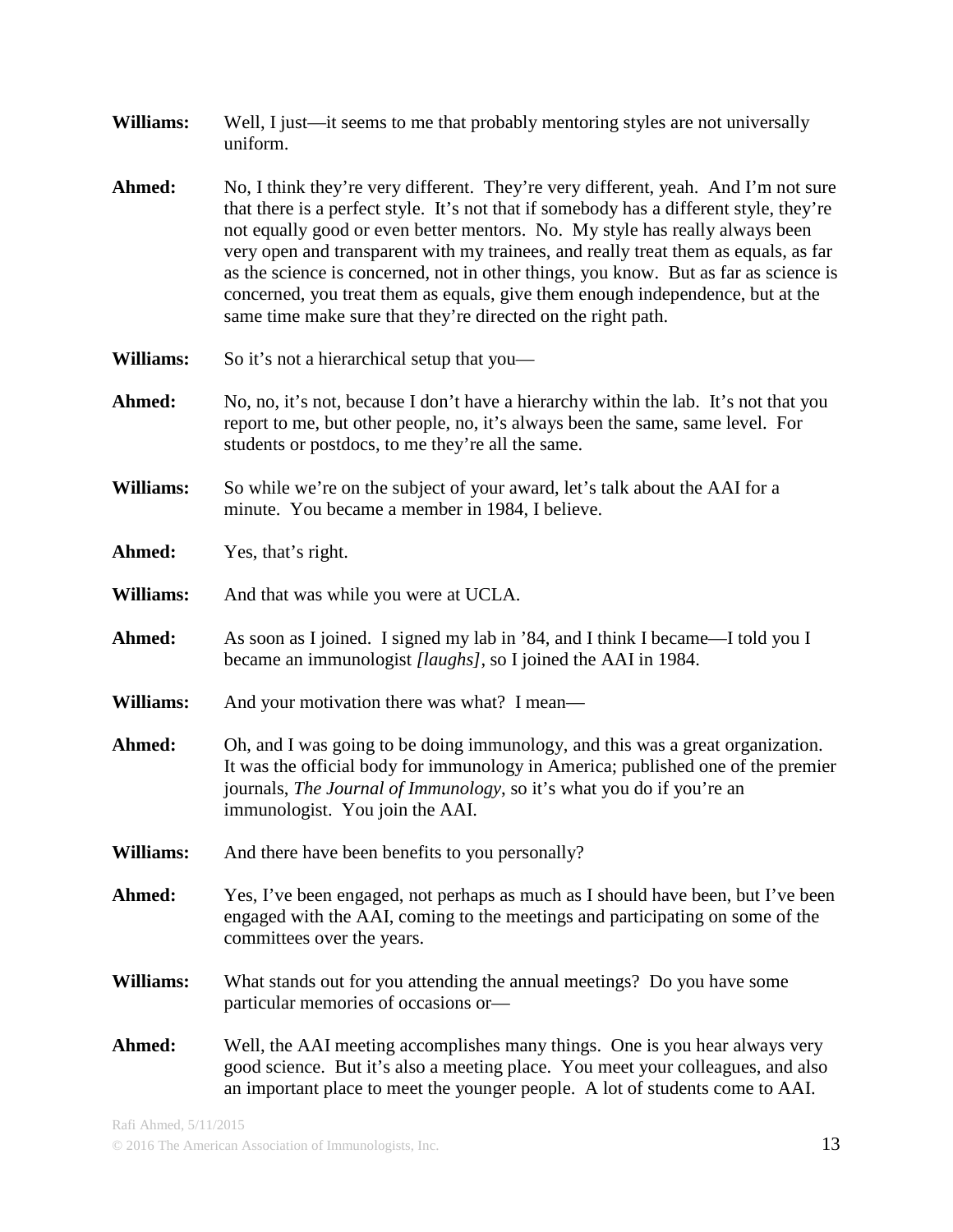As opposed to these smaller meetings with all PIs [principal investigators], here you have students, you have postdocs. I think really it allows you and it gives you time to interact with the younger people.

- **Williams:** Right, right. Just a few sort of last questions here. I noticed that you are a member of the American Society for Investigative Pathology, and I thought that sounds very forensic. What is that about?
- **Ahmed:** I don't even know why I'm a member of that, but I am. [laughs]
- **Williams:** It sounds like police departments and whatnot.
- Ahmed: No, no, no. No, it's not that. It's actually—pathology is a broad discipline and a lot of science is done, and a lot of immunologists actually trained as pathologists, so immunology and pathology have been linked in many ways. So, basically, the reason for that was because we were addressing hosts back to an interaction, both from a logical point of view and also from the pathogenesis point of view. So that's where that comes in. [laughs] I was not in forensic medicine and trying to figure out who committed what crime. No. [laughs]
- **Williams:** I also notice that you are on twenty-eight scientific advisory boards.
- **Ahmed:** Too many. Is that true? I don't know. I don't know what the real number is, but I'm on too many.
- **Williams:** Well, I don't know whether they're still all twenty-eight at the same time.
- **Ahmed:** I don't know. Maybe it's higher, maybe it's lower. I don't know.
- **Williams:** But what's that all about?
- **Ahmed:** Well, they are useful. I'm on advisory boards for many vaccine-related companies, now actually on some of the cancer-related groups on their advisory board, and then on advisory boards of some small biotech companies, advisory boards of people who have large programs, scientific programs. They need an advisory board, so I'm on several of them. And I think they all have some value. I learn from those, and I especially find when I'm an advisory board of a science program, a program project, I learn from the excellent science that they're doing and can offer some advice to them. They may or may not take it. [laughs] So it's actually a learning process and hopefully of some value to the people on whose boards I am.
- **Williams:** Do you get around a lot, I mean with these boards and whatnot? Are you a global traveler?
- **Ahmed:** Too much. I'm traveling all the time, yes. Traveling way too much.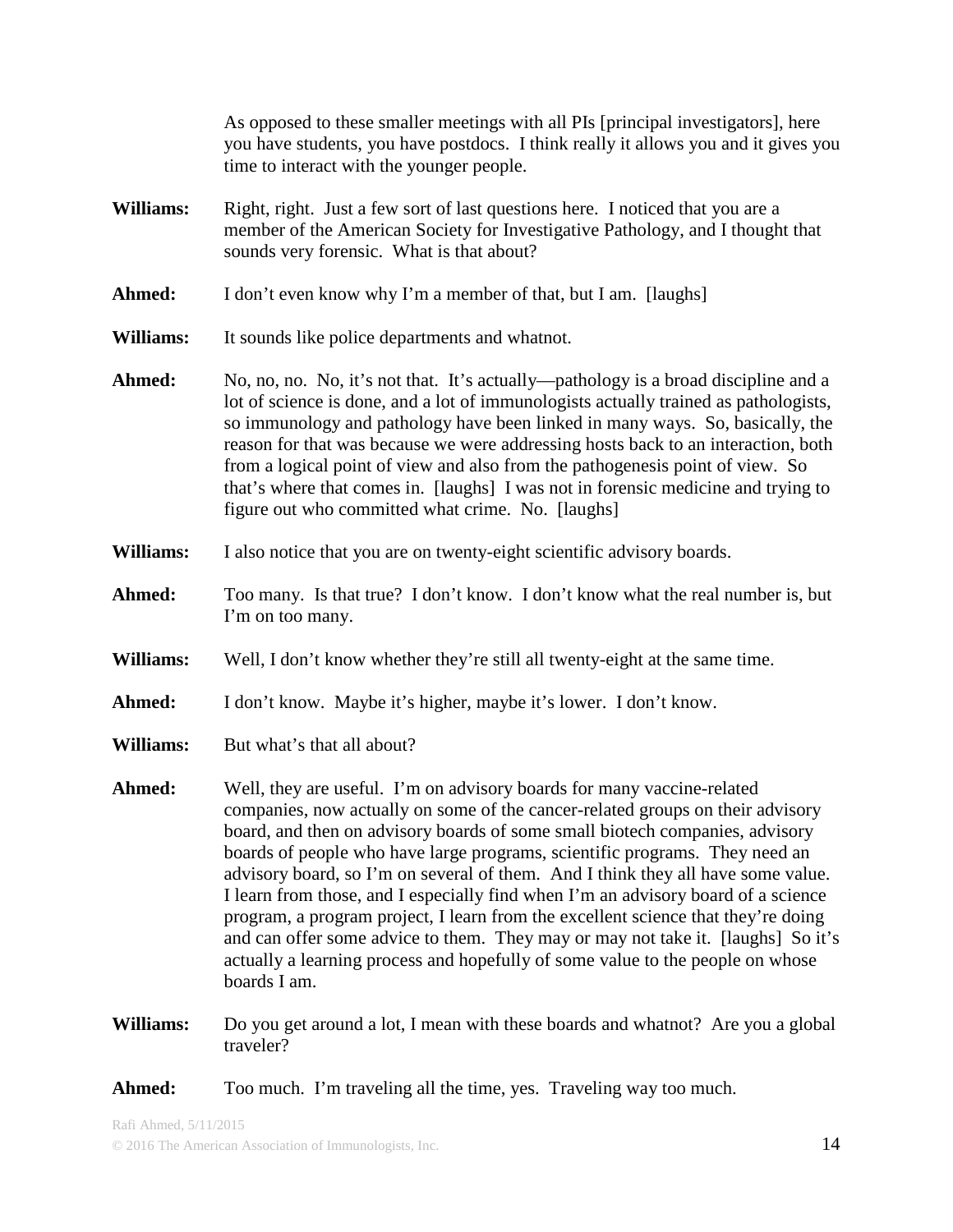- **Williams:** Because of these—
- **Ahmed:** Well, these plus meetings. Yes, the ABs [advisory boards] are now taking up more time than they were before. But I also travel to a lot of meetings and give lectures at different places, so I'm traveling a bit more than I should.
- **Williams:** From the global perspective all this travel must give you, do you see changing trade winds in terms of where immunological activity is going and flowing and changing and whatnot?
- Ahmed: Yes. I mean, the nice thing is that there's actually very strong immunology now in many parts of the world. Of course, the U.S. has been very dominant, but Europe is very strong, but now there is also very strong immunology in Southeast Asia. Japan has always historically been very, very strong, but now you have very strong immunology in Korea, and, actually, I'm involved with some of the programs over there. In China, very strong immunology. I'm involved with programs in China, also in South Asia.

In India there's strong immunology now. I've been very engaged with advancing or promoting science in India. For the last fifteen years, I've been working with the Ministry of Science in India. I feel it's important to give something back to where you've come from. So I'm very engaged with the different scientific institutions in India. In fact, one of the advisory boards I've been on for the last fifteen years is an advisory board for the Ministry of Science in India, for the government of India, and I'm very engaged with that.

- **Williams:** Does this activity in these other parts of the world—how is it reflected in the U.S.? I mean, are we losing our leadership?
- **Ahmed:** Well, I would turn it around and look at the more positive side of it, you know, and that is, I think, that there are good interactions, actually, at almost all of these places which are doing—in all of these countries which are advancing and becoming and improving science over there in areas of immunology and pathogenesis or infections or vaccine. They all have interactions with the U.S. So in some ways positive, I think, it even enhances the research over here because we now interact with scientists over there that allows us to address some interesting questions. For example, if you're doing something in infectious diseases, it's great to be working with a group where the infection is endemic for that area. In fact, we have just started a collaboration with two or three different institutes in India to study dengue virus infection there, immunology of dengue infection in India. So I think, to me, I don't see it more in terms of who's the leader. I think I see it more in terms of additional opportunities and for collaboration to address important questions.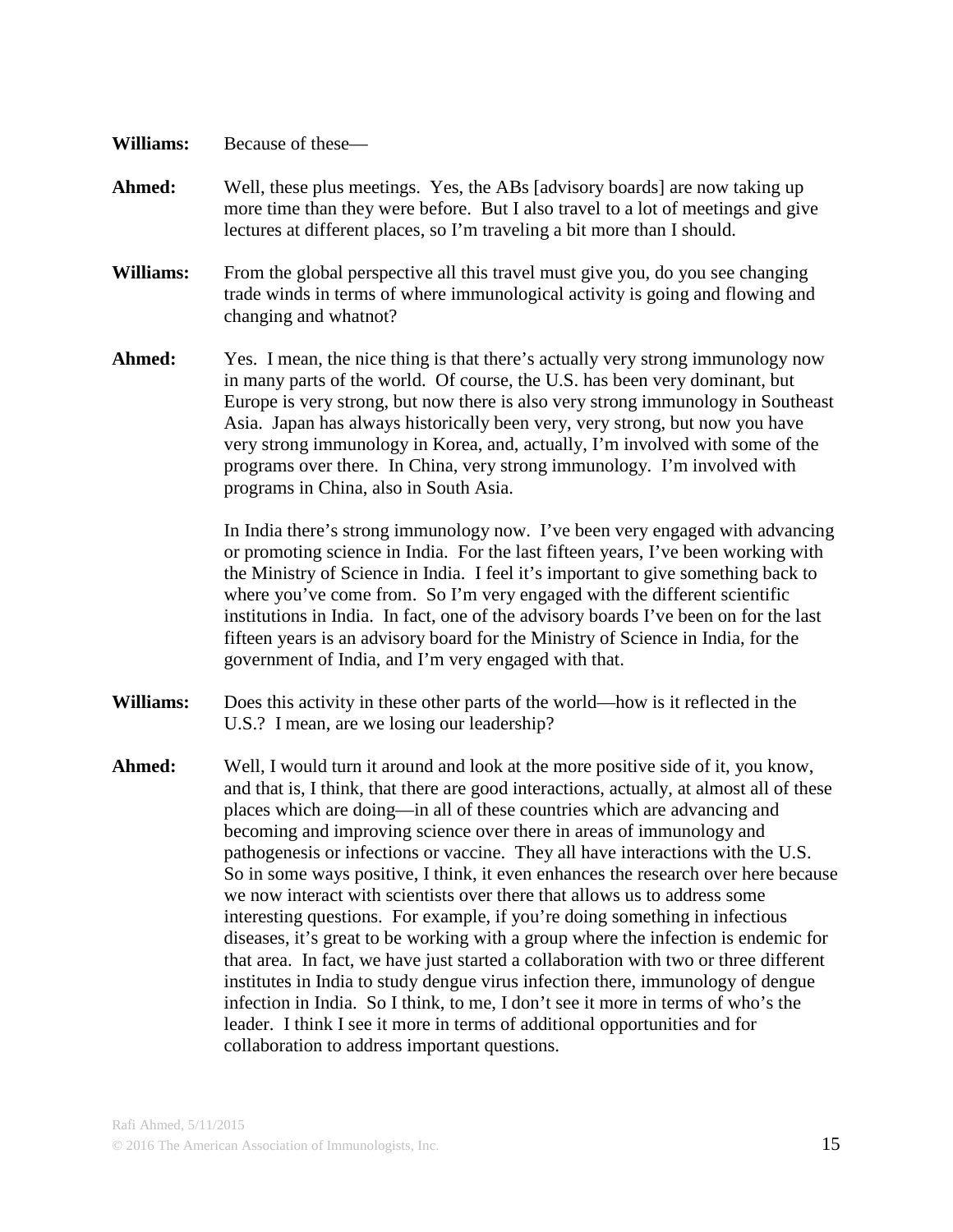- **Williams:** So, talking about India, would there still be the trend that so many students in India would still aspire to come to the States?
- **Ahmed:** Yes, they do. In fact, even more. But what's now happening is that as the facilities, the infrastructure for science has improved and overall economy of India has been improving, so now a significant number of very talented young scientists who come to the U.S. or go to Europe for their postdoctoral training or graduate work are actually going back, which is a very good sign, very good sign for the country. So they're not losing everyone, you know. This brain drain is you know, some people actually are going back, and they are going back because they want to go back, not because they couldn't get a position here. That is, they're turning down positions here and going back to India. This is a very healthy trend.
- **Williams:** What about the funding situation in this country and its effect on science as it's practiced here?
- **Ahmed:** I think there is a bit of a crisis, as you are well aware. The U.S. still has the largest science budget in the world. You do have NIH [National Institutes of Health] budget of \$30 billion, which is a lot, but there is a crisis in the sense that the budget has remained flat for many years. It's becoming harder for people to get funding, especially for the younger people, and I admire the AAI for taking a lead, in that AAI has been very proactive in lobbying with the Congress and the Senate to increase funding. And those efforts continue, but also we should be looking at how the money is spent. Funding usually goes into two parts, as you're probably aware. One is these R01-type funding, which is independent funding for a given lab, and then there are these larger joint or these program projects. I think there has to be the right ratio that goes for R01-type funding and the right ratio that goes for the program project, because both serve their own purposes. They both need it.

The R01 funding needs to be protected because it's really the best mechanism, especially for young investigators, it's the best mechanism for them to launch their career. And the R01 system really has been the backbone, has really been what has made American science so successful. So we need to kind of retain that. At the same time, there's a trend now for bigger science that requires collaborative work. I think we should also encourage that in the right way, but, again, keep the right balance between. So as we lobby for increased funding, there should also be a dialogue about the R01-type funding and how much goes towards these larger programs. I'm a fan of both, but I think the right balance, it's critical to maintain the right balance.

**Williams:** Have you been active in both or have you been—

Ahmed: In my own lab? Yes, we have been fortunate to get both, yes.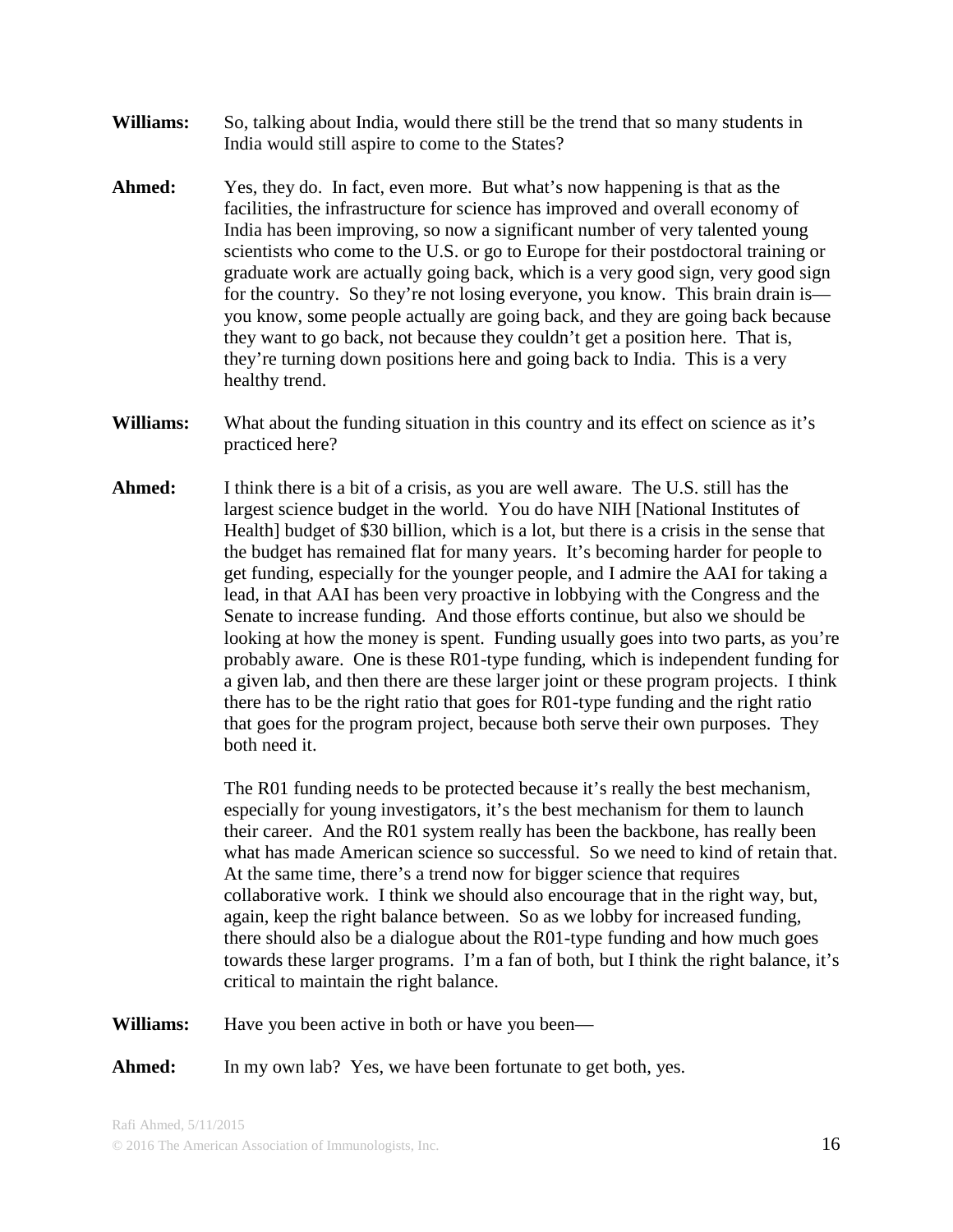| Williams: | Both? |  |
|-----------|-------|--|
|           |       |  |

**Ahmed:** Yes.

**Williams:** Give an example of a group activity.

**Ahmed:** So we have actually been—so when I say "we," I'm using the collective, the Vaccine Center in addition to my lab. We have a lot of program projects on HIV vaccine program that, again, is not something an independent lab can do. It really has to be a joint effort, so we're a part of that. We've been part of these very successful Human Immunology Center programs that NIH and NIAID [National Institute of Allergy and Infectious Diseases] has launched. The systems biology programs, we're a part of that. We're also part of a flu center in addressing these are all human studies.

> One thing I didn't mention in my own lab is we kind of made it—ours was exclusively a mouse immunology lab until the mid to late 19—actually, even early 2000. But then we kind of made a transition again. This was because of the initiative of NIH and NIAID to encourage human immunology, and they launched a program for Human Immunology Centers. So we applied for that in early 2000. We were among the first recipients of those Human Immunology Centers, even though we had not done much. But NIH, I think, kind of took a gamble with us, and that's been very successful to now. But half my lab actually does human immunology. So I think these large programs have been very beneficial.

- **Williams:** Is a lot of your time devoted to administrative things and grant writing?
- Ahmed: Yes, a lot of my time is devoted to grant writing, but that's essential. We need to do that. Some of it is also devoted to running the Vaccine Center that I had. We have about thirty faculty who are part of the Vaccine Center. There are about three hundred scientists who work within that, so that takes up—but I don't mind it, it's an important activity and the colleagues I have are really terrific.
- **Williams:** Talk about the Vaccine Center for a bit. I mean, it sounds wonderful. [laughs]
- **Ahmed:** Yeah, it's an interesting concept. If you have an academic center that's based at a university, you're not going to be producing vaccine. You're not a manufacturing plant and so on. So we set it up in such a way that the real foundation for the Vaccine Center would again be fundamental science, but it would be science that would be a little bit directed to vaccine discovery, vaccine-related aspects, and that's worked out very well.

And then we kind of built a second layer above that, to pick some areas, specific areas where there would be targeted programs in vaccine development. So we picked HIV as one of them. There's work on malaria vaccines going on. So it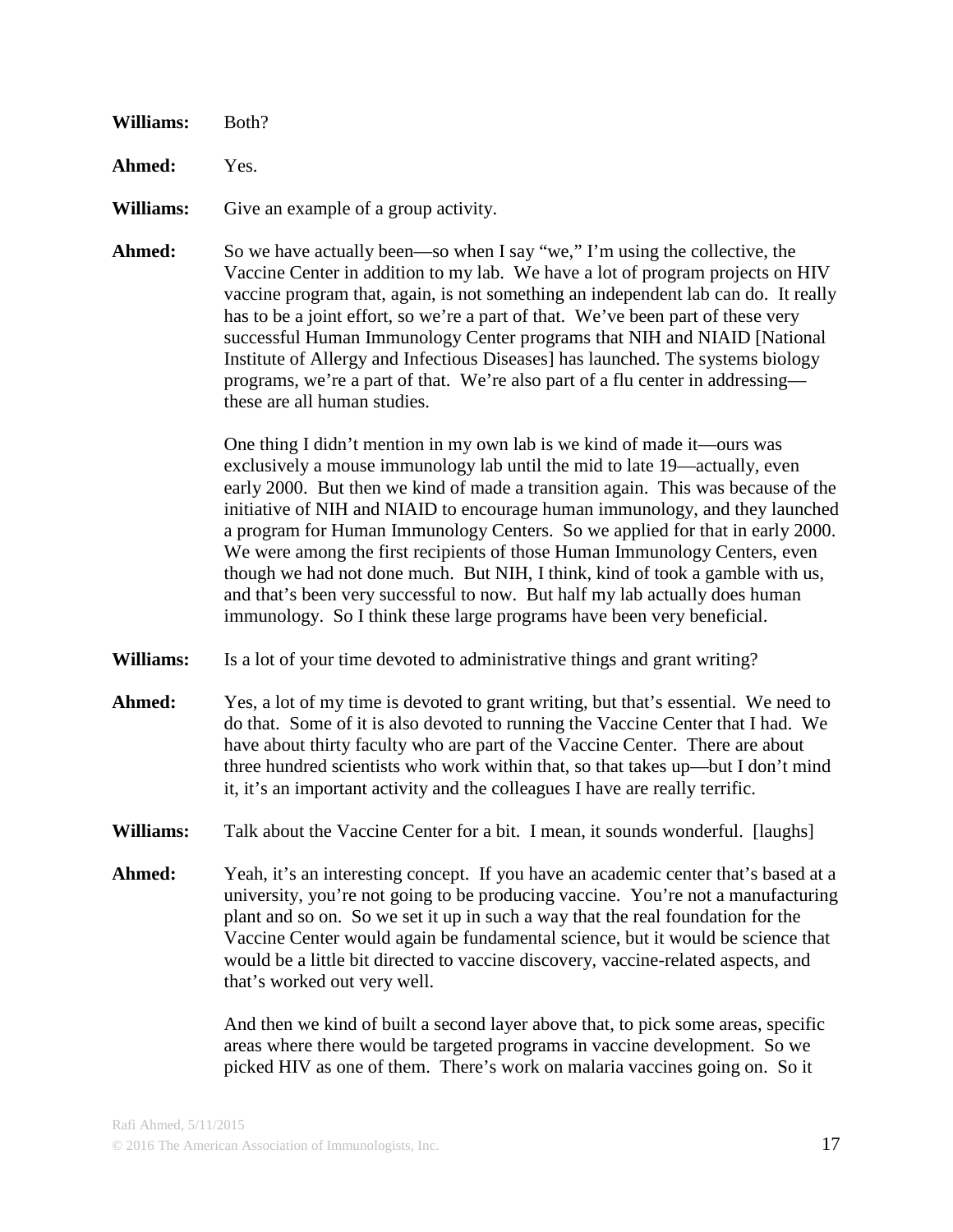sits on the basic discovery platform and then targeted vaccine areas, like right now we have malaria, influenza, and HIV efforts in that.

And then we at the same time established a center for doing clinical trials, so we have a very strong component of our Vaccine Center is a clinical component. Mark Mulligan, who's an ID [infectious disease] physician and a scientist, M.D.- Ph.D., he runs our clinical center, which is very well funded. We have one of the vaccine trial evaluation units that actually test vaccines coming into the pipeline. And that also allows us to address—not only do clinical trials in moving vaccines forward, but also to learn human immune responses to those vaccine candidates that are being tested. So there's basic discovery, there's targeted programs, there's a clinical component to it, clinical trials.

Then we also were fortunate to recruit Walter Orenstein, who was at the CDC [Centers for Disease Control and Prevention] and headed the vaccine policy program over there. So we have a small program on vaccine policy. What I mean by that is really advocacy for taking the vaccines. So there's this interesting small component that we have, which has brought us a little bit more breadth and kind of connects us really with what happens after the vaccine goes into the body and how is it used, where is it used, what are the challenges in using it, and if there's opposition to the vaccine, how do you deal with that. So it's kind of a comprehensive Vaccine Center in that sense.

- **Williams:** And how many such centers are there around the country?
- **Ahmed:** How many vaccine centers? There are now many universities have vaccine centers. Probably there must be about fifteen, twenty at least.
- **Williams:** So there's a lot of competition in the field.
- **Ahmed:** Yes, but also, again, we interact with them, and they all have their own niches. Ours is among the larger ones, but there are also some very other successful ones.
- **Williams:** You keep using the word "we." It was a creative team that designed the Vaccine Center?
- Ahmed: Yes. We got a lot of support from the Emory administration. The Georgia Research Alliance, which I mentioned to you, played a big role. We have a lot of collaboration with Centers for Disease Control, CDC, which is right next door to Emory. In fact, when I was moving, that was one of the attractions, that CDC was right next door and there would be opportunities for collaboration. Those have worked out very well.
- **Williams:** What do you see as the future for your students and trainees in your lab, and where do you steer them?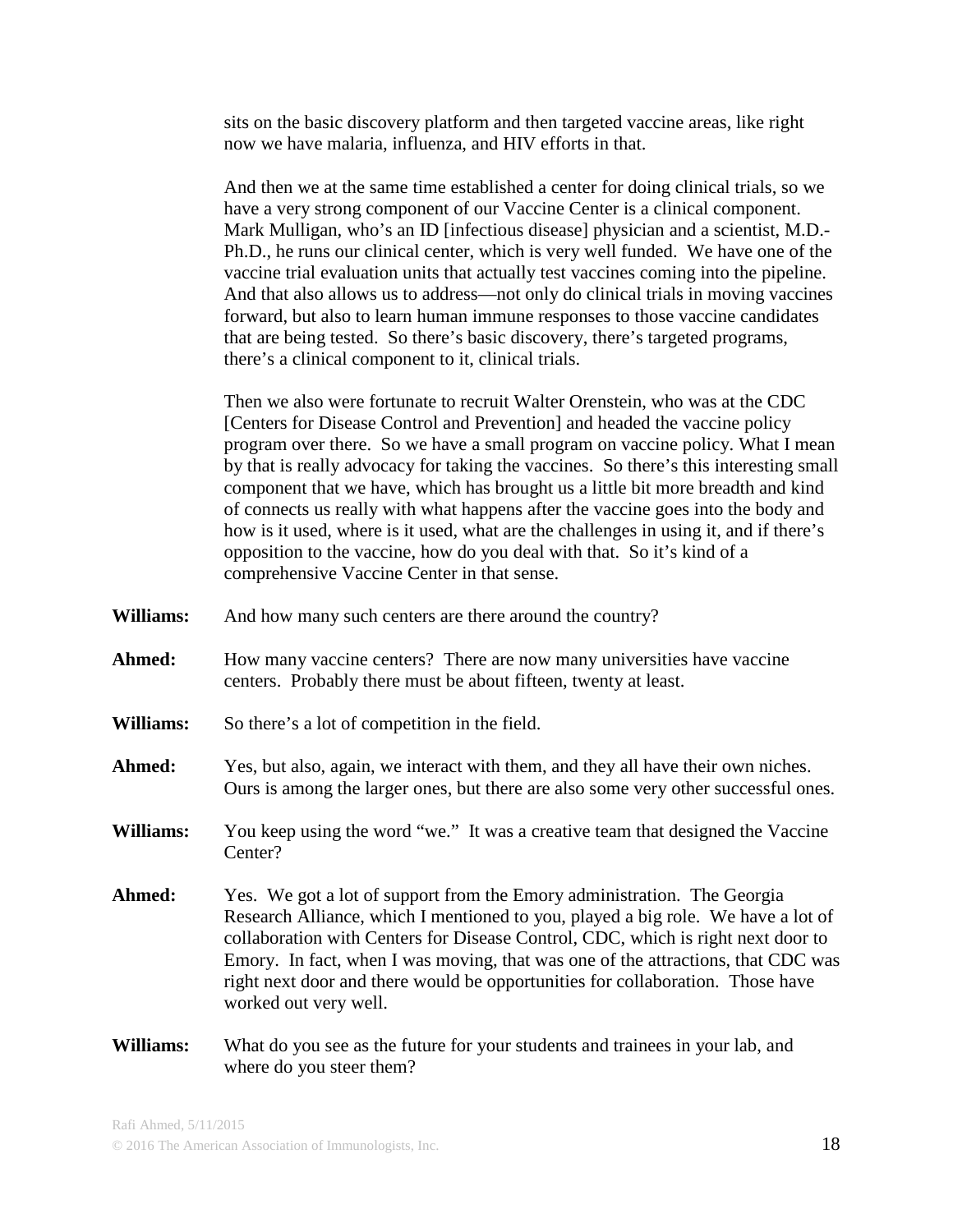- **Ahmed:** It's a good question. I don't really steer them, but I think while they are there, there's an awareness of where the opportunities are, and now I kind of encourage them to also a little bit become more interested in the human immune system. There's a trend within the NIH and elsewhere that there will be more funding for human studies. I hope that doesn't come at the risk of the fundamental mechanistic work, but that's the trend. So I do encourage them, because there's an opportunity at the Vaccine Center or in my lab that they can do mechanistic work using mouse models, but at the same time, we always are getting human samples from vaccination or infection, where you can ask some interesting questions there. I think we're now probably better to have a little bit more broader skills than before.
- **Williams:** How have you balanced life as a family man with being a man of science?
- **Ahmed:** Ah, that's a good question. I don't know. Probably haven't done that very well. [laughs] But I have a wonderful family, my wife and two children, and I think they're all happy with that. I think they've adjusted. They know that I really enjoy the science, so I'm away a lot.
- **Williams:** Your wife is not a scientist?
- **Ahmed:** No, she's a teacher, actually. While our kids were still in high school, she was very actively engaged with their schooling and everything, but after our kids went to college, she actually went back to school and got a degree in teaching, so she's now a teacher and very much enjoys teaching. She teaches at an elementary school and is very talented, and now I think she's busier than I am. [laughs]
- **Williams:** And what career paths are your two kids following?
- **Ahmed:** Our daughter majored in English and then got a degree in creative writing. I think she wants to teach English in college and write. I told her she can always write my grants. [laughs] And our son is a biostatistician and works at the Fred Hutch [Fred Hutchinson Cancer Research Center] in Seattle.
- **Williams:** What do you do to have fun?
- Ahmed: I enjoy the science so much, I'm not sure what I do for fun. No major activities in that sense, no. I enjoy sports. I just—
- **Williams:** You didn't take up surfing in California?
- **Ahmed:** No, I didn't take up surfing in California. No, no. [laughs] I used to play a lot of sports when I was in India, but now I don't. But I follow a lot of things. I follow politics. I follow sports. I like movies, always been a movie buff. Read a little bit.